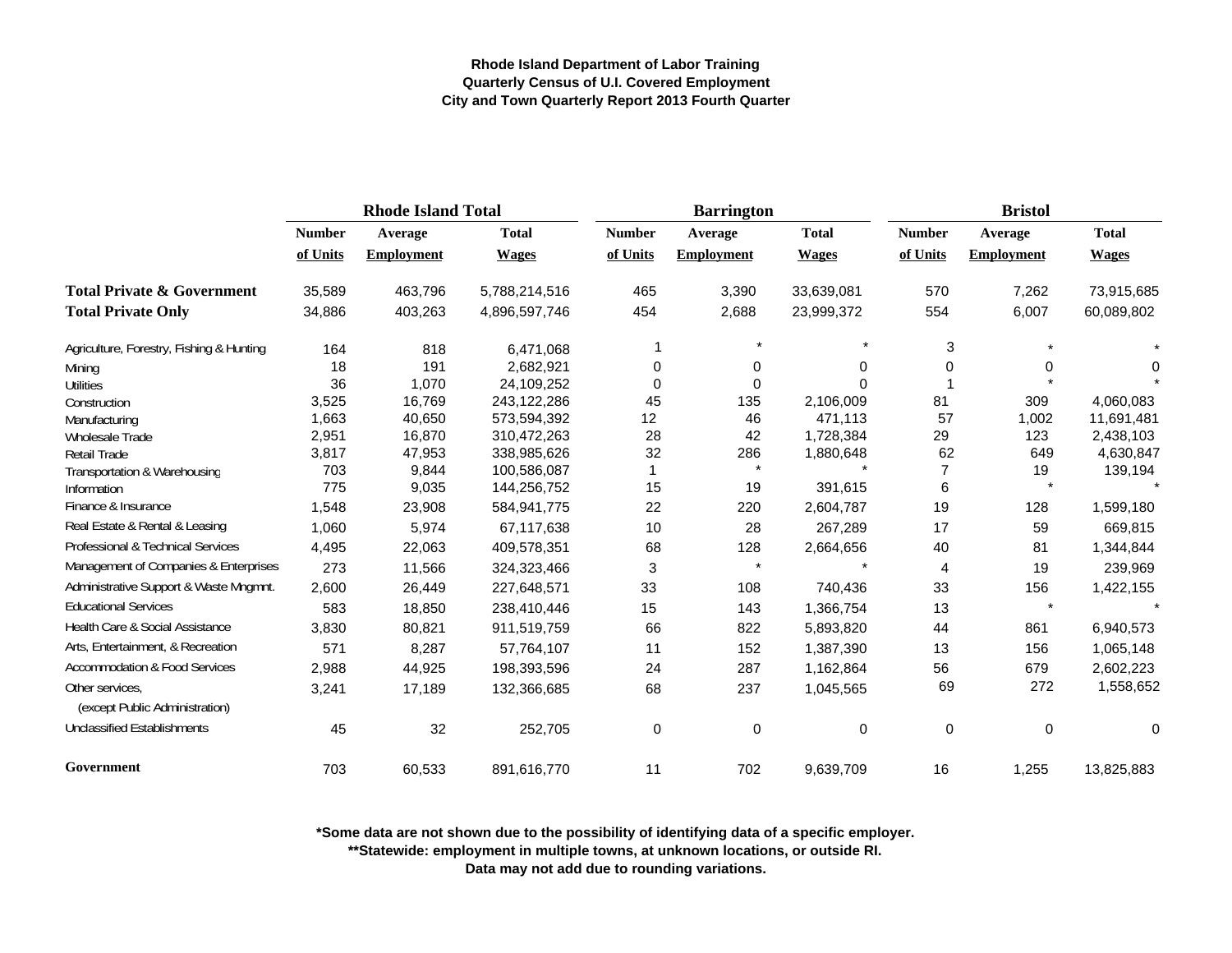|                                          |                | <b>Burrillville</b> |              |               | <b>Central Falls</b> |              | <b>Charlestown</b> |                   |                    |
|------------------------------------------|----------------|---------------------|--------------|---------------|----------------------|--------------|--------------------|-------------------|--------------------|
|                                          | <b>Number</b>  | Average             | <b>Total</b> | <b>Number</b> | Average              | <b>Total</b> | <b>Number</b>      | Average           | <b>Total</b>       |
|                                          | of Units       | <b>Employment</b>   | <b>Wages</b> | of Units      | <b>Employment</b>    | <b>Wages</b> | of Units           | <b>Employment</b> | <b>Wages</b>       |
| <b>Total Private &amp; Government</b>    | 284            | 3,083               | 30,060,336   | 254           | 3,043                | 27,843,300   | 240                | 1,540             | 16,337,367         |
| <b>Total Private Only</b>                | 268            | 2,480               | 23,747,253   | 246           | 2,471                | 20,520,089   | 225                | 1,346             | 14,030,836         |
| Agriculture, Forestry, Fishing & Hunting | 3              |                     |              | 0             | $\Omega$             | $\Omega$     | 4                  |                   | 41,664             |
| Mining                                   | 0              | 0                   | ŋ            | 0             | 0                    | 0            |                    |                   |                    |
| <b>Utilities</b>                         | $\overline{2}$ |                     |              | 0             | 0                    |              | $\Omega$           | 0                 | 0                  |
| Construction                             | 54             | 241                 | 3,295,863    | 23            | 102                  | 1,042,653    | 53                 | 157               | 1,807,332          |
| Manufacturing                            | 12             | 569                 | 7,505,017    | 29            | 579                  | 6,039,985    | 3                  |                   |                    |
| Wholesale Trade                          | 18             | 49                  | 1,019,768    | 4             | 36                   | 447,208      |                    | 18                | 427,467            |
| <b>Retail Trade</b>                      | 20             | 148                 | 874,161      | 48            | 218                  | 1,447,758    | 23                 | 122               | 967,957            |
| Transportation & Warehousing             |                | 11                  | 162,140      | 4             | 15<br>$\star$        | 57,058       | 4                  |                   |                    |
| Information<br>Finance & Insurance       | 6<br>3         | 31                  | 174,129      | 2<br>8        | 73                   | 723,171      | 6<br>8             | 24<br>49          | 111,617<br>831,538 |
|                                          |                |                     |              |               |                      |              |                    |                   |                    |
| Real Estate & Rental & Leasing           | 5              | 9                   | 96,094       | 9             | 47                   | 399,911      | 6                  | 23                | 333,867            |
| Professional & Technical Services        | 25             | 45                  | 742,692      | 9             | 22                   | 188,131      | 19                 | 41                | 673,671            |
| Management of Companies & Enterprises    |                |                     |              | 0             | 0                    | 0            |                    | $\mathbf 0$       | $\Omega$           |
| Administrative Support & Waste Mngmnt.   | 19             | 93                  | 704,368      | 16            | 388                  | 3,300,877    | 21                 | 81                | 684,214            |
| <b>Educational Services</b>              | 4              | 35                  | 178,327      | 3             | $\star$              |              | 2                  |                   |                    |
| Health Care & Social Assistance          | 25             | 567                 | 5,310,488    | 38            | 491                  | 3,538,208    | 21                 | 148               | 1,446,196          |
| Arts, Entertainment, & Recreation        | 5              | 42                  | 178,829      | 0             | $\Omega$             | 0            | 5                  | 75                | 1,495,299          |
| <b>Accommodation &amp; Food Services</b> | 30             | 488                 | 1,723,183    | 27            | 227                  | 866,857      | 21                 | 235               | 864,903            |
| Other services,                          | 32             | 69                  | 425,404      | 26            | 100                  | 650,595      | 21                 | 38                | 229,902            |
| (except Public Administration)           |                |                     |              |               |                      |              |                    |                   |                    |
| <b>Unclassified Establishments</b>       | $\mathbf 0$    | $\mathbf 0$         | 0            | 0             | 0                    | 0            | $\pmb{0}$          | $\mathbf 0$       | 0                  |
| Government                               | 16             | 603                 | 6,313,083    | 8             | 572                  | 7,323,211    | 15                 | 194               | 2,306,531          |

**\*Some data are not shown due to the possibility of identifying data of a specific employer.**

**\*\*Statewide: employment in multiple towns, at unknown locations, or outside RI.**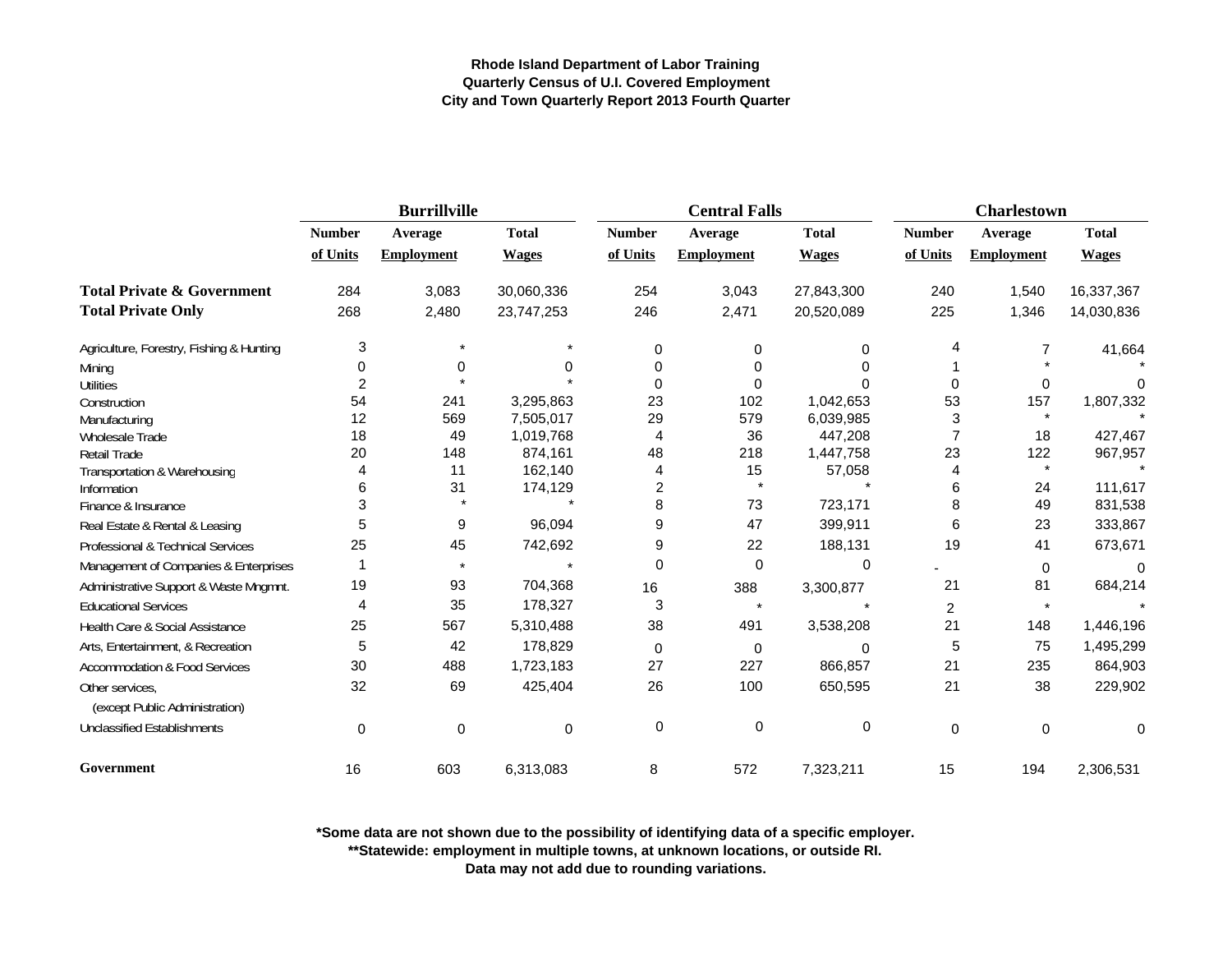|                                                   | Coventry       |                   |              |               | <b>Cranston</b>   |              | <b>Cumberland</b> |                   |              |
|---------------------------------------------------|----------------|-------------------|--------------|---------------|-------------------|--------------|-------------------|-------------------|--------------|
|                                                   | <b>Number</b>  | Average           | <b>Total</b> | <b>Number</b> | Average           | <b>Total</b> | <b>Number</b>     | Average           | <b>Total</b> |
|                                                   | of Units       | <b>Employment</b> | <b>Wages</b> | of Units      | <b>Employment</b> | <b>Wages</b> | of Units          | <b>Employment</b> | <b>Wages</b> |
| <b>Total Private &amp; Government</b>             | 703            | 7,946             | 72,366,802   | 2,450         | 35,557            | 422,700,044  | 840               | 10,595            | 127,310,554  |
| <b>Total Private Only</b>                         | 685            | 6,645             | 57,260,642   | 2,420         | 28,896            | 314,601,181  | 823               | 9,444             | 114,251,305  |
| Agriculture, Forestry, Fishing & Hunting          | $\overline{c}$ | $\star$           |              | 5             | 6                 | 66,443       |                   |                   |              |
| Mining                                            | ۰              | 0                 | $\Omega$     | 2             |                   |              |                   |                   |              |
| <b>Utilities</b>                                  | 0              | $\mathbf 0$       | $\Omega$     |               | 0                 | 0            |                   |                   |              |
| Construction                                      | 129            | 420               | 3,964,817    | 222           | 1,233             | 17,587,399   | 115               | 716               | 11,259,416   |
| Manufacturing                                     | 36             | 490               | 8,009,783    | 156           | 3,607             | 48,760,335   | 42                | 1,645             | 20,547,148   |
| <b>Wholesale Trade</b>                            | 30             | 228               | 4,351,771    | 160           | 1,789             | 32,880,703   | 66                | 639               | 10,513,212   |
| <b>Retail Trade</b>                               | 96             | 1,731             | 11,841,451   | 298           | 4,711             | 38,332,810   | 76                | 904               | 6,314,601    |
| Transportation & Warehousing                      | 9              | 269               | 3,147,961    | 56            | 619               | 7,019,083    | 21                | 552               | 5,474,666    |
| Information                                       | 9              | 26                | 384,286      | 37            | 2,050             | 31,520,638   | 17                | 130               | 1,183,352    |
| Finance & Insurance                               | 20             | 117               | 1,143,305    | 112           | 722               | 10,436,579   | 36                | 153               | 1,959,073    |
| Real Estate & Rental & Leasing                    | 16             | 41                | 403,194      | 77            | 380               | 5,808,930    | 31                | 105               | 1,443,669    |
| Professional & Technical Services                 | 53             | 337               | 4,546,811    | 267           | 1,846             | 30,883,412   | 85                | 235               | 4,134,595    |
| Management of Companies & Enterprises             | 5              | 43                | 638,611      | 13            | 498               | 7,973,909    | 9                 | $\star$           |              |
| Administrative Support & Waste Mngmnt.            | 59             | 312               | 3,068,938    | 177           | 2,173             | 20,147,841   | 56                | 778               | 10,164,668   |
| <b>Educational Services</b>                       | 10             | 97                | 690,984      | 32            | 284               | 1,973,376    | 18                | 257               | 2,315,178    |
| Health Care & Social Assistance                   | 61             | 1,249             | 9,839,123    | 341           | 4,079             | 34,887,026   | 100               | 1,001             | 9,409,130    |
| Arts, Entertainment, & Recreation                 | $\overline{7}$ | $\star$           |              | 31            | 370               | 2,057,391    | 8                 | 63                | 297,791      |
| <b>Accommodation &amp; Food Services</b>          | 65             | 967               | 3,375,036    | 182           | 2,898             | 11,858,357   | 49                | 598               | 2,213,752    |
| Other services,<br>(except Public Administration) | 78             | 277               | 1,633,042    | 250           | 1,609             | 12,051,781   | 91                | 522               | 4,170,227    |
| <b>Unclassified Establishments</b>                | $\pmb{0}$      | $\pmb{0}$         | $\mathbf 0$  | $\sqrt{2}$    |                   |              | $\pmb{0}$         | $\mathbf 0$       | 0            |
| Government                                        | 18             | 1,301             | 15,106,160   | 30            | 6,661             | 108,098,863  | 17                | 1,151             | 13,059,249   |

**\*Some data are not shown due to the possibility of identifying data of a specific employer.**

**\*\*Statewide: employment in multiple towns, at unknown locations, or outside RI.**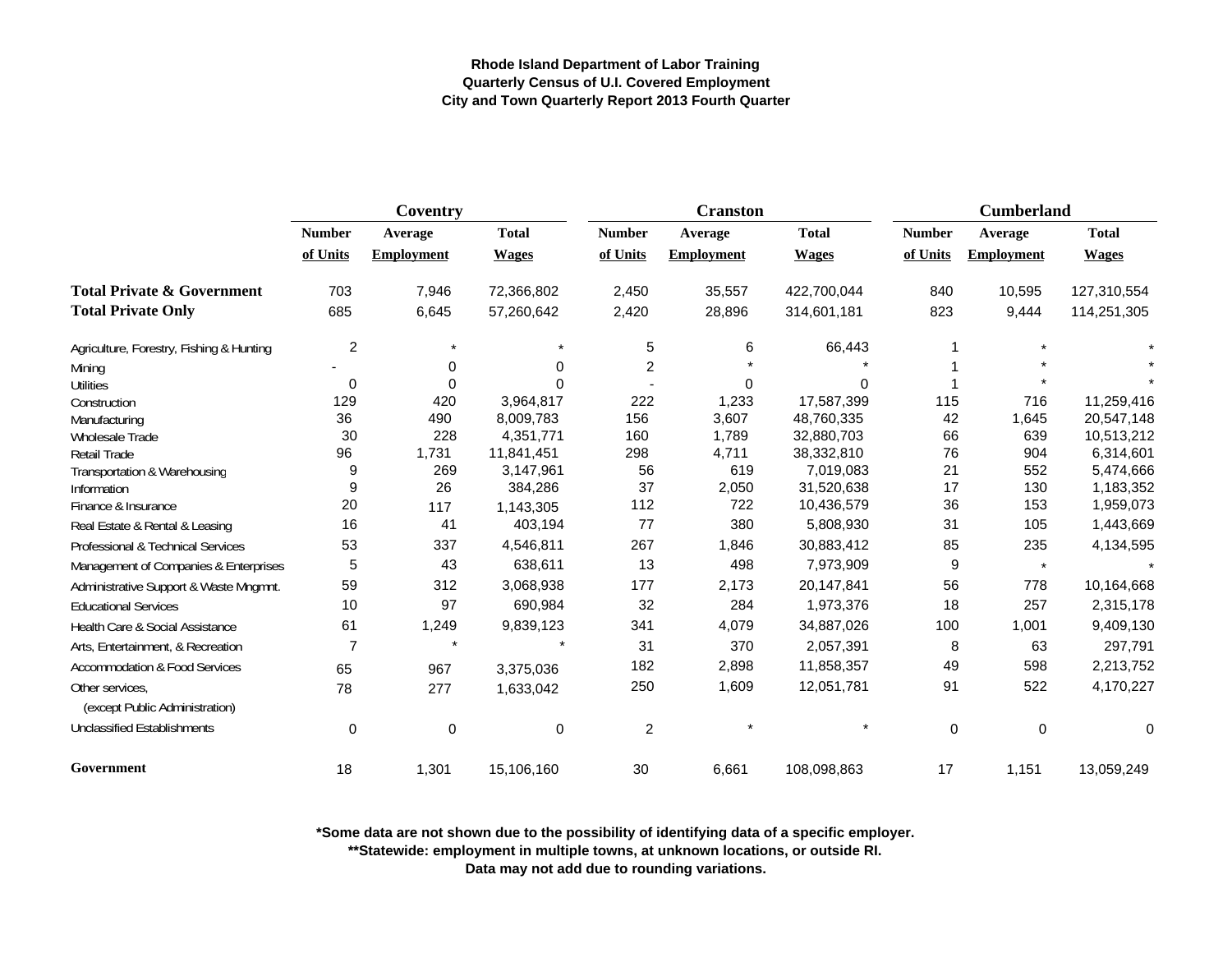|                                          | <b>East Greenwich</b> |                   |              |               | <b>East Providence</b> |              | <b>Exeter</b>  |                   |              |
|------------------------------------------|-----------------------|-------------------|--------------|---------------|------------------------|--------------|----------------|-------------------|--------------|
|                                          | <b>Number</b>         | Average           | <b>Total</b> | <b>Number</b> | Average                | <b>Total</b> | <b>Number</b>  | Average           | <b>Total</b> |
|                                          | of Units              | <b>Employment</b> | <b>Wages</b> | of Units      | <b>Employment</b>      | <b>Wages</b> | of Units       | <b>Employment</b> | <b>Wages</b> |
| <b>Total Private &amp; Government</b>    | 765                   | 7,572             | 89,679,570   | 1,426         | 20,084                 | 242,559,112  | 175            | 1,458             | 16,746,771   |
| <b>Total Private Only</b>                | 751                   | 6,834             | 78,709,796   | 1,403         | 18,614                 | 221,996,477  | 170            | 1,381             | 15,954,478   |
| Agriculture, Forestry, Fishing & Hunting | $\overline{c}$        | $\star$           |              | $\Omega$      | 0                      | 0            | 6              | 92                | 421,815      |
| Mining                                   | 0                     | 0                 | O            | $\Omega$      | 0                      |              |                |                   |              |
| <b>Utilities</b>                         | $\Omega$              | $\mathbf 0$       |              | $\Omega$      | 0                      |              |                |                   |              |
| Construction                             | 41                    | 258               | 5,233,009    | 169           | 805                    | 12,979,425   | 32             | 78                | 931,479      |
| Manufacturing                            | 25                    | 389               | 5,580,399    | 88            | 2,242                  | 31,747,356   | 8              | 38                | 576,411      |
| Wholesale Trade                          | 54                    | 189               | 5,138,793    | 98            | 1,193                  | 18,142,398   | 9              | $\star$           |              |
| <b>Retail Trade</b>                      | 67                    | 858               | 7,695,598    | 132           | 1,712                  | 13,191,136   | 13             | 68                | 473,542      |
| Transportation & Warehousing             | 9                     | 117               | 1,175,221    | 32            | 260                    | 2,748,031    | 3              |                   |              |
| Information                              | 16                    | 58                | 1,097,714    | 15            | 273                    | 3,994,209    | $\overline{2}$ |                   |              |
| Finance & Insurance                      | 53                    | 281               | 4,779,576    | 91            | 2,168                  | 36,553,629   | 3              |                   |              |
| Real Estate & Rental & Leasing           | 31                    | 125               | 1,470,491    | 45            | 249                    | 2,788,299    | 6              | 8                 | 66,375       |
| Professional & Technical Services        | 122                   | 725               | 12,946,243   | 186           | 1,121                  | 16,847,896   | 16             |                   |              |
| Management of Companies & Enterprises    | 9                     | $\star$           |              | 5             | 94                     | 3,041,818    | 1              |                   |              |
| Administrative Support & Waste Mngmnt.   | 48                    | 280               | 3,153,680    | 95            | 909                    | 8,834,504    | 25             | 172               | 1,782,940    |
| <b>Educational Services</b>              | 15                    | 225               | 1,890,784    | 19            | 396                    | 4,041,216    | 2              | $\star$           |              |
| Health Care & Social Assistance          | 114                   | 1,542             | 17,685,152   | 150           | 4,294                  | 52,481,316   | 11             | 169               | 1,316,855    |
| Arts, Entertainment, & Recreation        | 13                    | 116               | 617,654      | 28            | 651                    | 3,178,822    | 5              | 40                | 197,910      |
| <b>Accommodation &amp; Food Services</b> | 66                    | 1,220             | 5,047,358    | 117           | 1,566                  | 5,854,868    | 16             | 168               | 866,003      |
| Other services.                          | 66                    | 316               | 1,970,667    | 132           | 677                    | 5,568,560    | 12             | 36                | 298,275      |
| (except Public Administration)           |                       |                   |              |               |                        |              |                |                   |              |
| <b>Unclassified Establishments</b>       | 0                     | 0                 | 0            | -1            |                        | $\star$      |                |                   |              |
| Government                               | 14                    | 738               | 10,969,774   | 23            | 1,470                  | 20,562,635   | 5              | 77                | 792,293      |

**\*Some data are not shown due to the possibility of identifying data of a specific employer.**

**\*\*Statewide: employment in multiple towns, at unknown locations, or outside RI.**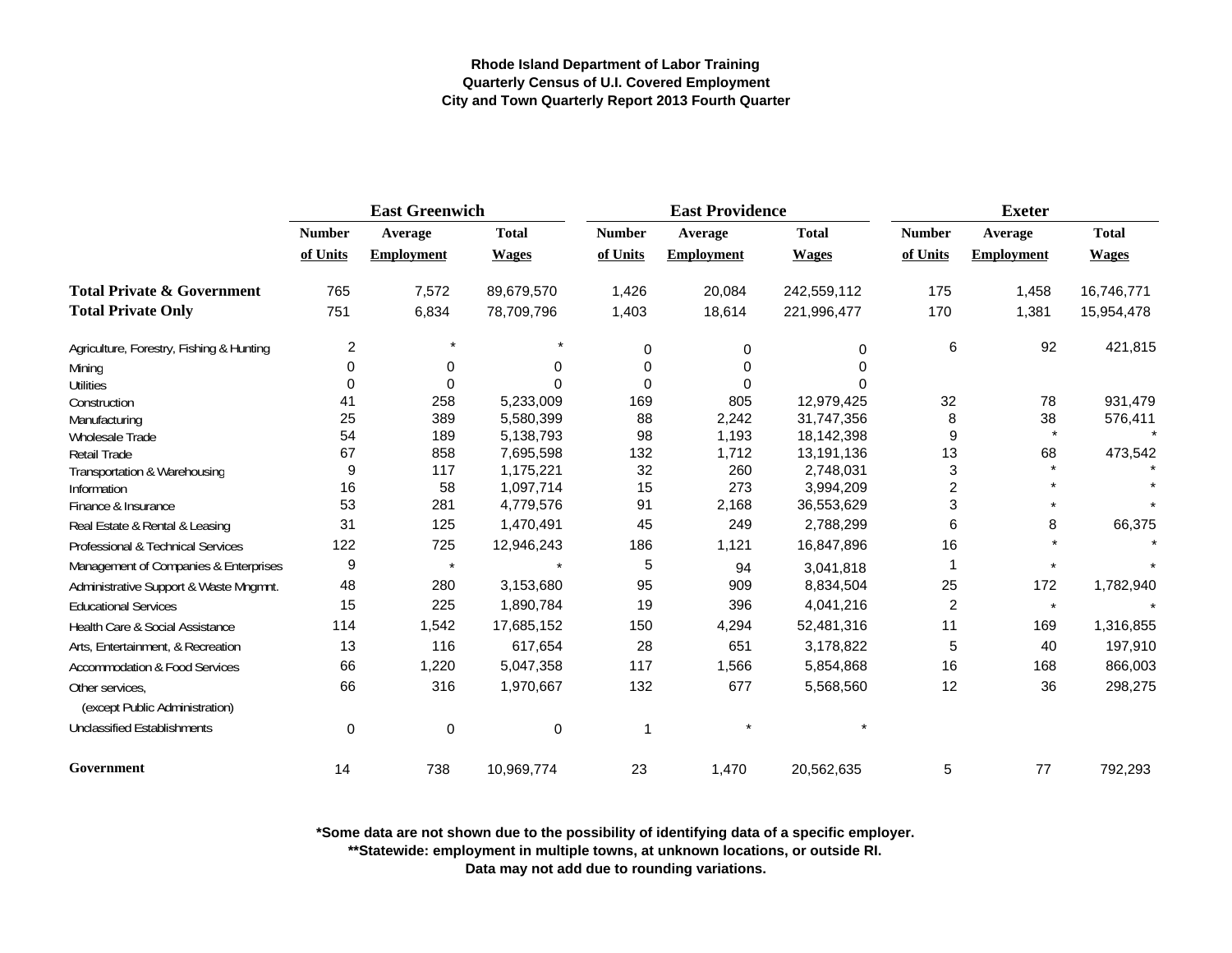|                                                   | Foster        |                   |              |                | Glocester         |              | Hopkinton      |                   |              |
|---------------------------------------------------|---------------|-------------------|--------------|----------------|-------------------|--------------|----------------|-------------------|--------------|
|                                                   | <b>Number</b> | Average           | <b>Total</b> | <b>Number</b>  | Average           | <b>Total</b> | <b>Number</b>  | Average           | <b>Total</b> |
|                                                   | of Units      | <b>Employment</b> | <b>Wages</b> | of Units       | <b>Employment</b> | <b>Wages</b> | of Units       | <b>Employment</b> | <b>Wages</b> |
| <b>Total Private &amp; Government</b>             | 99            | 495               | 4,025,437    | 190            | 1,572             | 13,798,858   | 190            | 1,234             | 11,584,690   |
| <b>Total Private Only</b>                         | 93            | 389               | 3,013,090    | 173            | 1,069             | 7,869,066    | 179            | 1,113             | 10,408,225   |
| Agriculture, Forestry, Fishing & Hunting          | 3             |                   |              | 2              |                   |              | 3              |                   |              |
| Mining                                            |               | 0                 |              | 0              | 0                 |              |                |                   |              |
| <b>Utilities</b>                                  |               | $\Omega$          |              | $\Omega$       | 0                 |              | U              |                   |              |
| Construction                                      | 24            | 51                | 395,901      | 53             | 143               | 1,421,358    | 48             | 141               | 1,372,284    |
| Manufacturing                                     | 3             |                   |              |                | $\star$           |              | 22             | 399               | 4,702,588    |
| Wholesale Trade                                   |               |                   |              |                | 3                 | 39,496       | 6              | 22                | 382,165      |
| Retail Trade                                      |               | 20                | 87,351       | 19             | 185               | 1,095,825    | 17             | 95                | 602,673      |
| Transportation & Warehousing                      |               |                   |              | $\overline{7}$ | 82                | 536,877      |                |                   |              |
| Information                                       |               |                   |              | 3              | $\star$           |              | 6              | 13                | 66,200       |
| Finance & Insurance                               | 2             |                   |              |                | 29                | 277,852      |                |                   |              |
| Real Estate & Rental & Leasing                    |               | 0                 | 0            | 3              |                   |              | $\overline{2}$ |                   |              |
| Professional & Technical Services                 | 11            | 20                | 296,479      | 7              |                   |              | 15             | 48                | 1,010,205    |
| Management of Companies & Enterprises             |               | $\star$           |              |                | 0                 |              |                |                   |              |
| Administrative Support & Waste Mngmnt.            | 13            | 57                | 455,301      | 11             | 46                | 329,789      | 14             | 26                | 223,255      |
| <b>Educational Services</b>                       |               |                   |              | $\overline{2}$ | $\star$           |              |                | 0                 | $\Omega$     |
| Health Care & Social Assistance                   | 8             | 71                | 512,650      | 17             | 246               | 1,599,640    | 17             | 201               | 1,227,709    |
| Arts, Entertainment, & Recreation                 | 2             |                   |              | 3              | $\star$           |              | 6              | 46                | 213,230      |
| <b>Accommodation &amp; Food Services</b>          |               | 32                | 126,848      | 19             | 175               | 581,770      | 9              | 82                | 309,089      |
| Other services,<br>(except Public Administration) | 4             | 10                | 51,541       | 15             | 34                | 366,690      | 10             | 26                | 125,966      |
| <b>Unclassified Establishments</b>                |               |                   |              | $\Omega$       | 0                 | 0            |                |                   |              |
| Government                                        | 6             | 106               | 1,012,347    | 17             | 503               | 5,929,792    | 11             | 121               | 1,176,465    |

**\*Some data are not shown due to the possibility of identifying data of a specific employer.**

**\*\*Statewide: employment in multiple towns, at unknown locations, or outside RI.**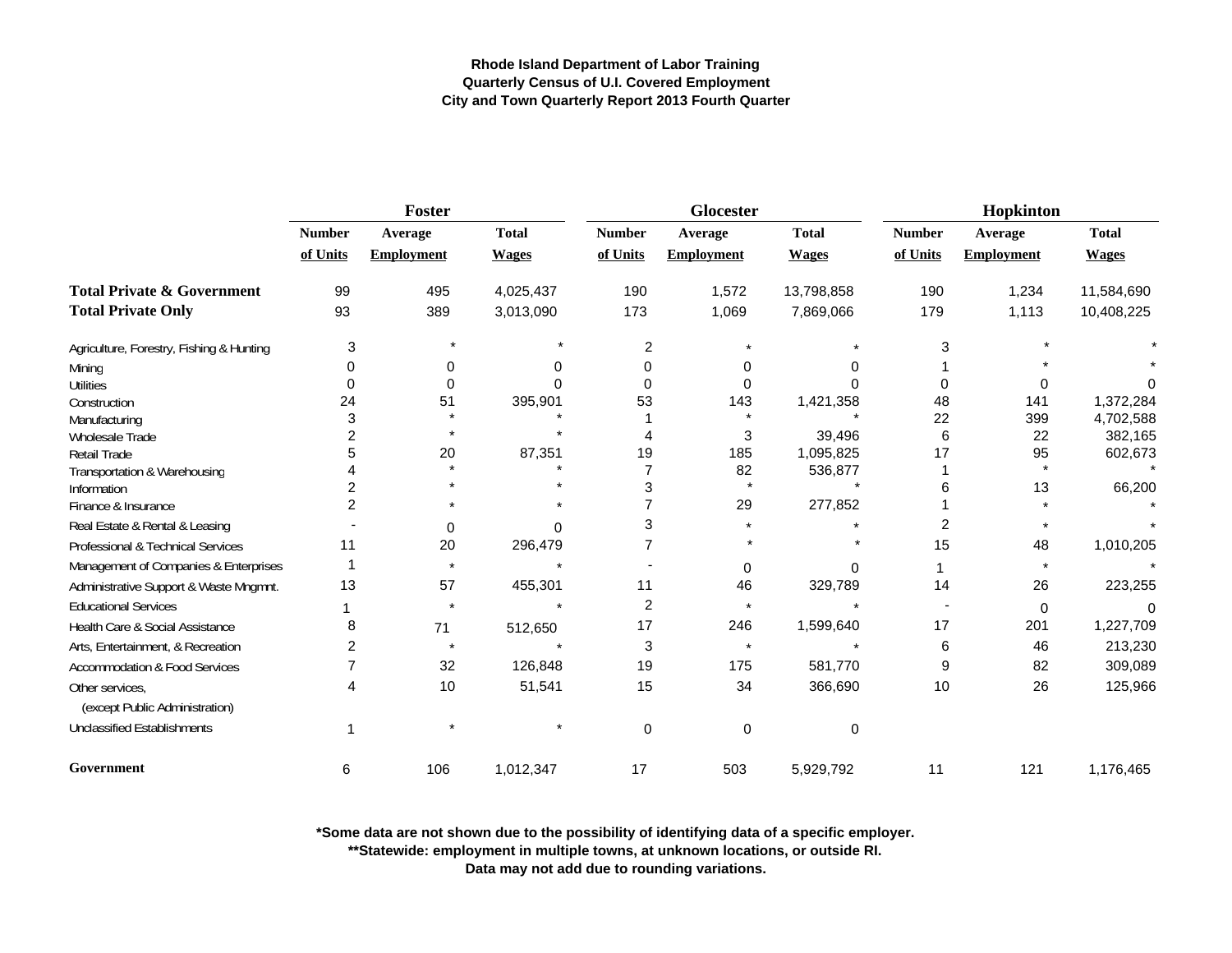|                                                   |                | <b>Jamestown</b>  |              |                | <b>Johnston</b>   |              | <b>Lincoln</b> |                   |              |
|---------------------------------------------------|----------------|-------------------|--------------|----------------|-------------------|--------------|----------------|-------------------|--------------|
|                                                   | <b>Number</b>  | Average           | <b>Total</b> | <b>Number</b>  | Average           | <b>Total</b> | <b>Number</b>  | Average           | <b>Total</b> |
|                                                   | of Units       | <b>Employment</b> | <b>Wages</b> | of Units       | <b>Employment</b> | <b>Wages</b> | of Units       | <b>Employment</b> | <b>Wages</b> |
| <b>Total Private &amp; Government</b>             | 207            | 1,194             | 12,169,439   | 1,081          | 12,182            | 134,560,676  | 751            | 13,317            | 167,667,263  |
| <b>Total Private Only</b>                         | 192            | 880               | 8,874,582    | 1,068          | 11,074            | 119,627,310  | 729            | 12,076            | 150,772,961  |
| Agriculture, Forestry, Fishing & Hunting          | 3              | $\star$           |              | 11             | 43                | 134,116      |                |                   |              |
| Mining                                            | $\Omega$       | 0                 | O            | 2              |                   |              | 0              | 0                 | 0            |
| <b>Utilities</b>                                  |                | 0                 |              | $\overline{2}$ | $\star$           |              |                |                   |              |
| Construction                                      | 23             | 50                | 909,201      | 164            | 755               | 11,050,524   | 87             | 660               | 8,826,953    |
| Manufacturing                                     | 3              | $\star$           |              | 80             | 1,003             | 10,220,166   | 44             | 1,774             | 25,090,439   |
| Wholesale Trade                                   | 12             | 35                | 983,508      | 54             | 302               | 3,863,515    | 65             | 644               | 9,546,870    |
| <b>Retail Trade</b>                               | 15             | 110<br>$\star$    | 602,921      | 142            | 1,564             | 12,519,375   | 56             | 817               | 4,304,802    |
| Transportation & Warehousing                      | 3              |                   |              | 42             | 298               | 3,258,016    | 20             | 452               | 4,769,259    |
| Information                                       |                | 11                | 156,758      | 11             | 63                | 888,574      | 16             | 269               | 3,630,959    |
| Finance & Insurance                               | 4              | 8                 | 171,995      | 28             | 1,405             | 28,672,196   | 32             | 2,280             | 37,528,066   |
| Real Estate & Rental & Leasing                    | 5              | $\star$           |              | 34             | 299               | 3,143,406    | 17             | 39                | 451,962      |
| Professional & Technical Services                 | 37             | 89                | 1,412,994    | 69             | 169               | 2,045,352    | 114            | 670               | 13,451,200   |
| Management of Companies & Enterprises             | $\overline{2}$ | $\star$           |              | $\overline{2}$ | $\star$           |              | 14             | 385               | 10,004,102   |
| Administrative Support & Waste Mngmnt.            | 18             | 71                | 586,302      | 107            | 1,802             | 15,822,995   | 48             | 314               | 2,750,176    |
| <b>Educational Services</b>                       | 4              | $\star$           | $\star$      | 12             | 45                | 279,875      | 8              | 128               | 1,942,262    |
| Health Care & Social Assistance                   | 13             | 131               | 1,410,737    | 121            | 1,717             | 17,556,133   | 79             | 870               | 7,893,222    |
| Arts, Entertainment, & Recreation                 | 9              | 108               | 667,968      | 9              | 65                | 384,245      | 12             | 1,630             | 14,152,829   |
| <b>Accommodation &amp; Food Services</b>          | 14             | 149               | 612,058      | 81             | 904               | 3,405,673    | 56             | 880               | 3,729,084    |
| Other services.<br>(except Public Administration) | 20             | 64                | 896,414      | 97             | 470               | 3,593,124    | 59             | 212               | 1,352,274    |
| <b>Unclassified Establishments</b>                | $\mathbf 0$    | $\mathbf 0$       | 0            | $\mathbf 0$    | 0                 | $\Omega$     | 0              | $\Omega$          | 0            |
| Government                                        | 15             | 314               | 3,294,857    | 13             | 1,108             | 14,933,366   | 22             | 1,241             | 16,894,302   |

**\*Some data are not shown due to the possibility of identifying data of a specific employer.**

**\*\*Statewide: employment in multiple towns, at unknown locations, or outside RI.**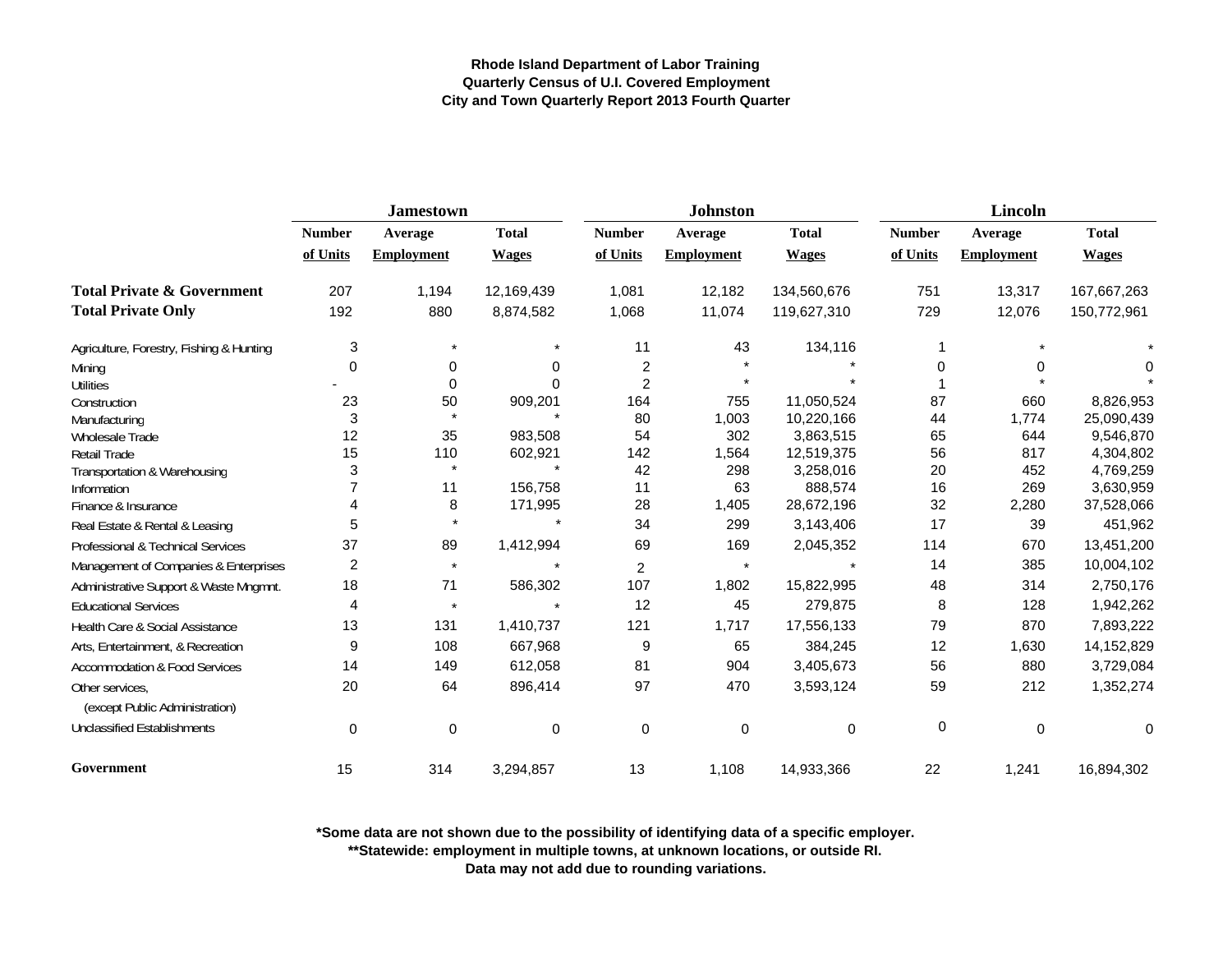|                                                   | <b>Little Compton</b> |                   |              |               | <b>Middletown</b> |              | <b>Narragansett</b> |                   |              |
|---------------------------------------------------|-----------------------|-------------------|--------------|---------------|-------------------|--------------|---------------------|-------------------|--------------|
|                                                   | <b>Number</b>         | Average           | <b>Total</b> | <b>Number</b> | Average           | <b>Total</b> | <b>Number</b>       | Average           | <b>Total</b> |
|                                                   | of Units              | <b>Employment</b> | <b>Wages</b> | of Units      | <b>Employment</b> | <b>Wages</b> | of Units            | <b>Employment</b> | <b>Wages</b> |
| <b>Total Private &amp; Government</b>             | 140                   | 638               | 5,843,402    | 732           | 10,423            | 118,749,369  | 473                 | 4,227             | 41,038,722   |
| <b>Total Private Only</b>                         | 134                   | 521               | 4,599,347    | 719           | 9,789             | 109,281,906  | 454                 | 3,224             | 27,301,914   |
| Agriculture, Forestry, Fishing & Hunting          | 8                     | 59                | 261,147      | 5             | 50                | 431,433      | 8                   | 34                | 324,652      |
| Mining                                            | 0                     | 0                 | 0            |               |                   |              | 0                   | $\Omega$          | $\Omega$     |
| <b>Utilities</b>                                  | 0                     | 0                 |              |               |                   |              | $\Omega$            | 0                 | $\Omega$     |
| Construction                                      | 28                    | 127               | 1,644,719    | 68            | 355               | 4,420,633    | 43                  | 129               | 1,476,586    |
| Manufacturing                                     | $\overline{c}$        | $\star$           |              | 17            | 363               | 6,674,018    | 13                  | 80                | 1,254,628    |
| Wholesale Trade                                   | 5                     | 8                 | 145,012      | 27            | 141               | 2,340,105    | 26                  | 103               | 1,475,135    |
| <b>Retail Trade</b>                               |                       | 28                | 133,906      | 97            | 1,473             | 10,646,441   | 48                  | 626               | 5,979,966    |
| Transportation & Warehousing                      | 3                     |                   |              | 11            | 140               | 2,441,719    | 7                   | 82                | 820,731      |
| Information                                       |                       | 0                 | 0            | 12            | 280               | 5,093,160    | 6                   | 11                | 579,368      |
| Finance & Insurance                               | 3                     |                   |              | 32            | 567               | 10,185,525   | 18                  | 60                | 986,339      |
| Real Estate & Rental & Leasing                    |                       | 4                 | 137,205      | 34            | 116               | 1,129,778    | 27                  | 104               | 1,356,016    |
| Professional & Technical Services                 | 13                    | 15                | 214,294      | 106           | 1,976             | 35,666,574   | 49                  | 93                | 1,383,367    |
| Management of Companies & Enterprises             | 0                     | $\mathbf 0$       | 0            | 5             | 294               | 4,126,368    |                     | 0                 | $\Omega$     |
| Administrative Support & Waste Mngmnt.            | 21                    | 44                | 356,467      | 43            | 158               | 1,264,153    | 31                  | 92                | 973,557      |
| <b>Educational Services</b>                       |                       | $\star$           |              | 9             |                   |              | 4                   |                   |              |
| Health Care & Social Assistance                   |                       | 15                | 106,377      | 82            | 1,467             | 11,530,227   | 44                  | 543               | 4,521,840    |
| Arts, Entertainment, & Recreation                 | 6                     | 34                | 376,131      | 14            | 128               | 743,275      | 13                  | 98                | 1,156,119    |
| <b>Accommodation &amp; Food Services</b>          | 8                     | 63                | 188,386      | 85            | 1,536             | 6,836,714    | 75                  | 1,010             | 3,808,500    |
| Other services.<br>(except Public Administration) | 17                    | 65                | 441,821      | 70            | 464               | 2,485,944    | 41                  | 155               | 1,064,096    |
| <b>Unclassified Establishments</b>                |                       |                   |              |               |                   |              | 1                   |                   |              |
| Government                                        | 6                     | 117               | 1,244,055    | 13            | 634               | 9,467,463    | 19                  | 1,003             | 13,736,808   |

**\*Some data are not shown due to the possibility of identifying data of a specific employer.**

**\*\*Statewide: employment in multiple towns, at unknown locations, or outside RI.**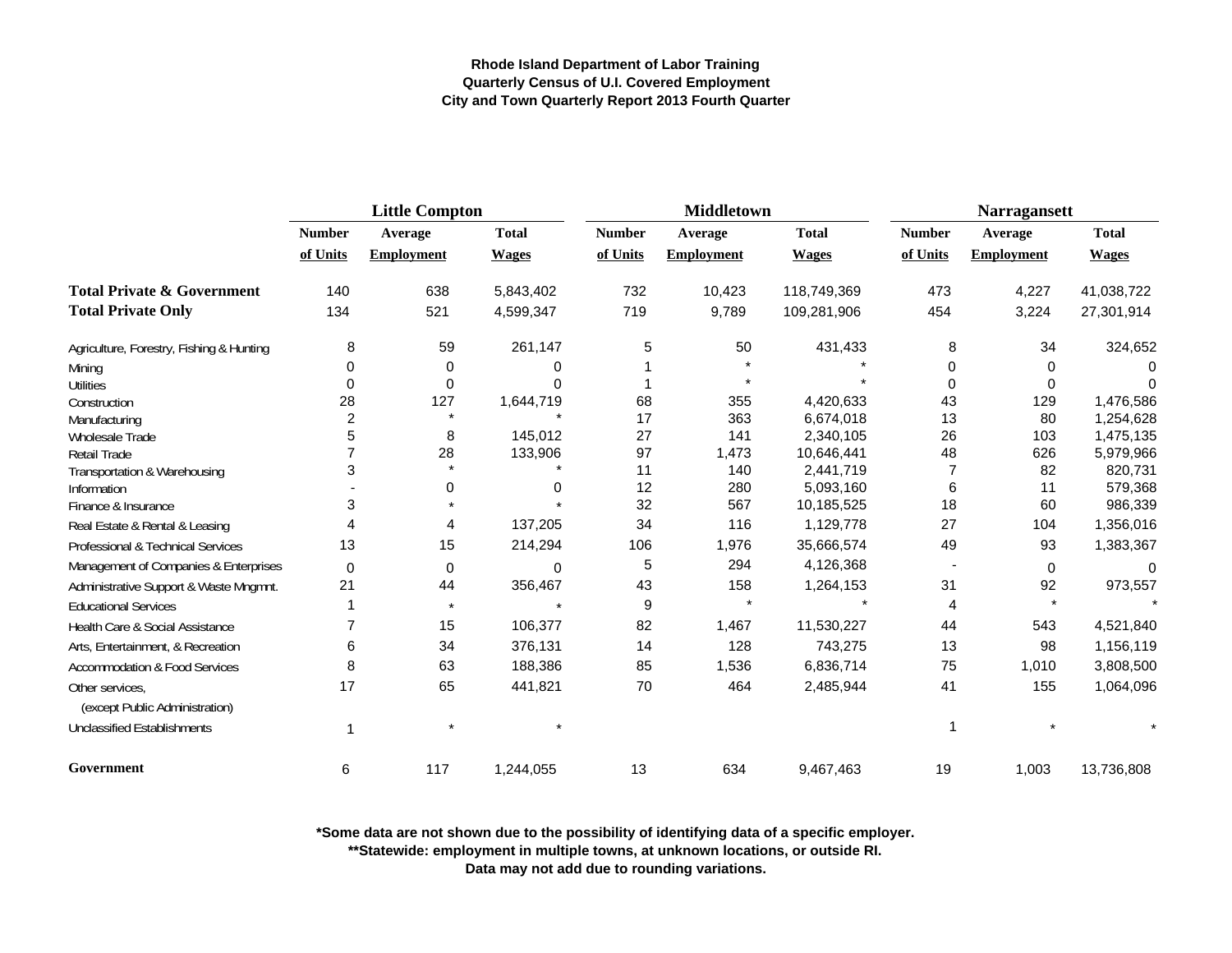|                                          |                | <b>Newport</b>    |              |                | <b>New Shoreham</b> |              | <b>North Kingstown</b> |                   |              |
|------------------------------------------|----------------|-------------------|--------------|----------------|---------------------|--------------|------------------------|-------------------|--------------|
|                                          | <b>Number</b>  | Average           | <b>Total</b> | <b>Number</b>  | Average             | <b>Total</b> | <b>Number</b>          | Average           | <b>Total</b> |
|                                          | of Units       | <b>Employment</b> | <b>Wages</b> | of Units       | <b>Employment</b>   | <b>Wages</b> | of Units               | <b>Employment</b> | <b>Wages</b> |
| <b>Total Private &amp; Government</b>    | 1,274          | 17,419            | 208,596,257  | 215            | 704                 | 6,225,255    | 979                    | 15,160            | 185,761,669  |
| <b>Total Private Only</b>                | 1,240          | 12,243            | 109,665,573  | 200            | 591                 | 5,020,924    | 960                    | 13,743            | 168,028,755  |
| Agriculture, Forestry, Fishing & Hunting | 5              | 22                | 260,977      | 3              | $\star$             | $\star$      | 11                     | 72                | 1,769,322    |
| Mining                                   |                |                   |              | 0              | 0                   | 0            |                        |                   |              |
| <b>Utilities</b>                         | $\Omega$       | 0                 | 0            | $\overline{c}$ | $\star$             |              | $\overline{2}$         | $\star$           |              |
| Construction                             | 80             | 396               | 5,809,426    | 31             | 59                  | 642,652      | 104                    | 363               | 4,484,612    |
| Manufacturing                            | 30             | 186               | 1,889,111    | 6              | 10                  | 79,003       | 67                     | 5,206             | 85,225,664   |
| Wholesale Trade                          | 40             | 130               | 2,420,488    |                | $\star$             | $\star$      | 86                     | 622               | 10,775,809   |
| Retail Trade                             | 209            | 1,529             | 9,729,897    | 33             | 76                  | 736,181      | 101                    | 1,899             | 13,136,884   |
| Transportation & Warehousing             | 43             | 289               | 1,983,968    | $\overline{4}$ | 8                   | 51,575       | 41                     | 425               | 4,732,481    |
| Information                              | 25             | 250               | 2,514,601    | $\overline{c}$ |                     |              | 15                     | 149               | 2,379,433    |
| Finance & Insurance                      | 43             | 188               | 3,184,955    |                |                     |              | 37                     | 212               | 2,859,237    |
| Real Estate & Rental & Leasing           | 57             | 356               | 4,242,550    | 12             | 44                  | 284,499      | 22                     | 73                | 891,419      |
| Professional & Technical Services        | 145            | 528               | 10,162,407   | $\mathbf 5$    | $\overline{7}$      | 39,032       | 128                    | 400               | 7,556,364    |
| Management of Companies & Enterprises    | $\overline{7}$ | 190               | 1,754,162    |                | $\star$             | $\star$      | 11                     | 592               | 7,526,719    |
| Administrative Support & Waste Mngmnt.   | 93             | 359               | 3,749,414    | 15             | 33                  | 292,673      | 68                     | 376               | 3,083,380    |
| <b>Educational Services</b>              | 17             | 743               | 7,802,218    | 1              | $\star$             |              | 14                     | 109               | 767,323      |
| Health Care & Social Assistance          | 86             | 1,659             | 19,782,976   | 3              | $\star$             | $\star$      | 86                     | 1,622             | 12,933,196   |
| Arts, Entertainment, & Recreation        | 47             | 918               | 6,877,124    | 11             | 14                  | 492,806      | 28                     | 250               | 2,046,939    |
| <b>Accommodation &amp; Food Services</b> | 178            | 3,790             | 21,527,219   | 55             | 269                 | 1,429,303    | 61                     | 910               | 3,617,824    |
| Other services,                          | 132            | 709               | 5,961,310    | 14             | 19                  | 125,995      | 78                     | 402               | 2,485,641    |
| (except Public Administration)           |                |                   |              |                |                     |              |                        |                   |              |
| <b>Unclassified Establishments</b>       | $\overline{c}$ |                   |              |                |                     |              | 0                      | 0                 | 0            |
| Government                               | 34             | 5,176             | 98,930,684   | 15             | 113                 | 1,204,331    | 19                     | 1,417             | 17,732,914   |

**\*Some data are not shown due to the possibility of identifying data of a specific employer.**

**\*\*Statewide: employment in multiple towns, at unknown locations, or outside RI.**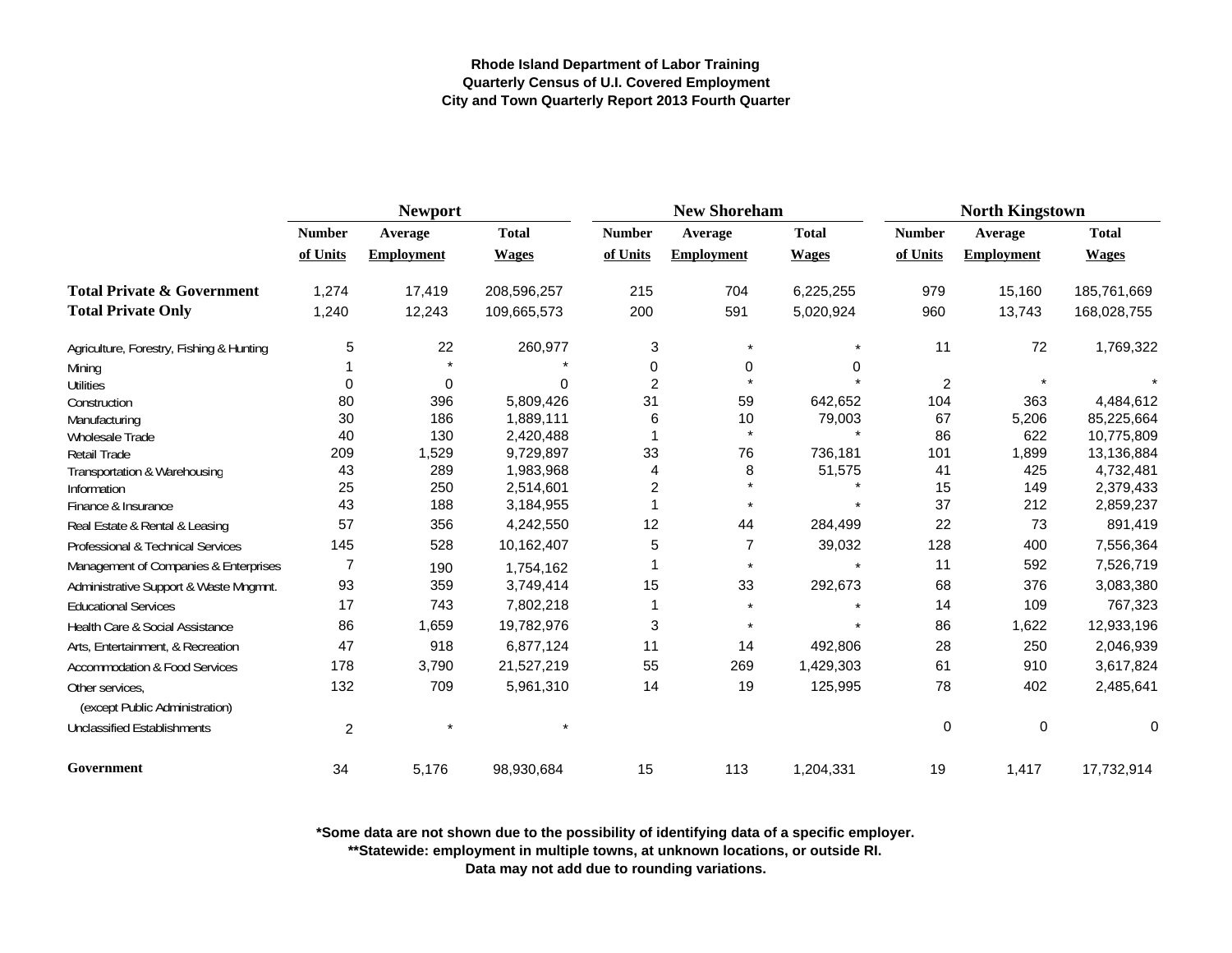|                                                   | <b>North Providence</b> |                   |              |                | <b>North Smithfield</b> |              | <b>Pawtucket</b> |                   |              |
|---------------------------------------------------|-------------------------|-------------------|--------------|----------------|-------------------------|--------------|------------------|-------------------|--------------|
|                                                   | <b>Number</b>           | Average           | <b>Total</b> | <b>Number</b>  | Average                 | <b>Total</b> | <b>Number</b>    | Average           | <b>Total</b> |
|                                                   | of Units                | <b>Employment</b> | <b>Wages</b> | of Units       | <b>Employment</b>       | <b>Wages</b> | of Units         | <b>Employment</b> | <b>Wages</b> |
| <b>Total Private &amp; Government</b>             | 687                     | 6,970             | 60,987,407   | 375            | 4,741                   | 42,160,672   | 1,509            | 23,502            | 288,572,203  |
| <b>Total Private Only</b>                         | 677                     | 6,032             | 50,113,615   | 366            | 4,355                   | 37,576,107   | 1,486            | 21,321            | 253,352,832  |
| Agriculture, Forestry, Fishing & Hunting          |                         | $\mathbf 0$       | $\Omega$     | 2              | $\star$                 |              | 0                | 0                 | 0            |
| Mining                                            |                         |                   |              | $\overline{2}$ |                         |              | 0                | O                 | 0            |
| <b>Utilities</b>                                  |                         |                   |              | $\Omega$       | 0                       | $\Omega$     | 3                |                   |              |
| Construction                                      | 74                      | 210               | 2,960,306    | 65             | 191                     | 1,732,764    | 127              | 952               | 13,775,302   |
| Manufacturing                                     | 34                      | 264               | 3,284,422    | 19             | 501                     | 4,853,400    | 139              | 3,973             | 44,909,110   |
| Wholesale Trade                                   | 25                      | 86                | 1,236,010    | 21             | 168                     | 2,402,558    | 71               | 513               | 6,812,260    |
| <b>Retail Trade</b>                               | 94                      | 931               | 6,604,367    | 33             | 997                     | 6,693,249    | 174              | 1,412             | 10,145,401   |
| Transportation & Warehousing                      | 15                      | 135               | 936,379      | 12             | 357                     | 4,088,384    | 42               | 544               | 6,549,058    |
| Information                                       | $\overline{7}$          | 24                | 266,572      | 4              | 10                      | 90,803       | 17               | 76                | 1,264,271    |
| Finance & Insurance                               | 24                      | 141               | 1,832,044    | 12             | 47                      | 810,688      | 50               | 539               | 8,402,070    |
| Real Estate & Rental & Leasing                    | 31                      | 130               | 1,101,588    | 11             | 10                      | 72,511       | 43               | 172               | 1,607,421    |
| Professional & Technical Services                 | 55                      | 189               | 2,481,377    | 44             | 262                     | 4,351,423    | 133              | 751               | 11,443,755   |
| Management of Companies & Enterprises             | 3                       | $\star$           | $\star$      | 0              | 0                       | $\Omega$     | 10               | $\star$           |              |
| Administrative Support & Waste Mngmnt.            | 50                      | 475               | 2,527,841    | 28             | 155                     | 1,371,883    | 100              | 2,168             | 17,027,590   |
| <b>Educational Services</b>                       | 4                       | 9                 | 82,888       | -1             | $\star$                 |              | 28               | 369               | 3,079,704    |
| Health Care & Social Assistance                   | 115                     | 2,359             | 21,874,179   | 50             | 876                     | 6,960,022    | 230              | 5,281             | 52,954,953   |
| Arts, Entertainment, & Recreation                 | 6                       | 40                | 84,547       | 8              | 44                      | 261,873      | 20               | 205               | 1,933,954    |
| Accommodation & Food Services                     | 64                      | 756               | 2,914,887    | 25             | 534                     | 1,899,019    | 134              | 1,652             | 6,086,127    |
| Other services.<br>(except Public Administration) | 76                      | 265               | 1,767,460    | 29             | 154                     | 1,232,473    | 164              | 1,273             | 8,163,862    |
| <b>Unclassified Establishments</b>                | 0                       | $\mathbf 0$       | $\mathbf 0$  | 0              | $\pmb{0}$               | 0            |                  |                   |              |
| Government                                        | 10                      | 938               | 10,873,792   | 9              | 386                     | 4,584,565    | 23               | 2,181             | 35,219,371   |

**\*Some data are not shown due to the possibility of identifying data of a specific employer.**

**\*\*Statewide: employment in multiple towns, at unknown locations, or outside RI.**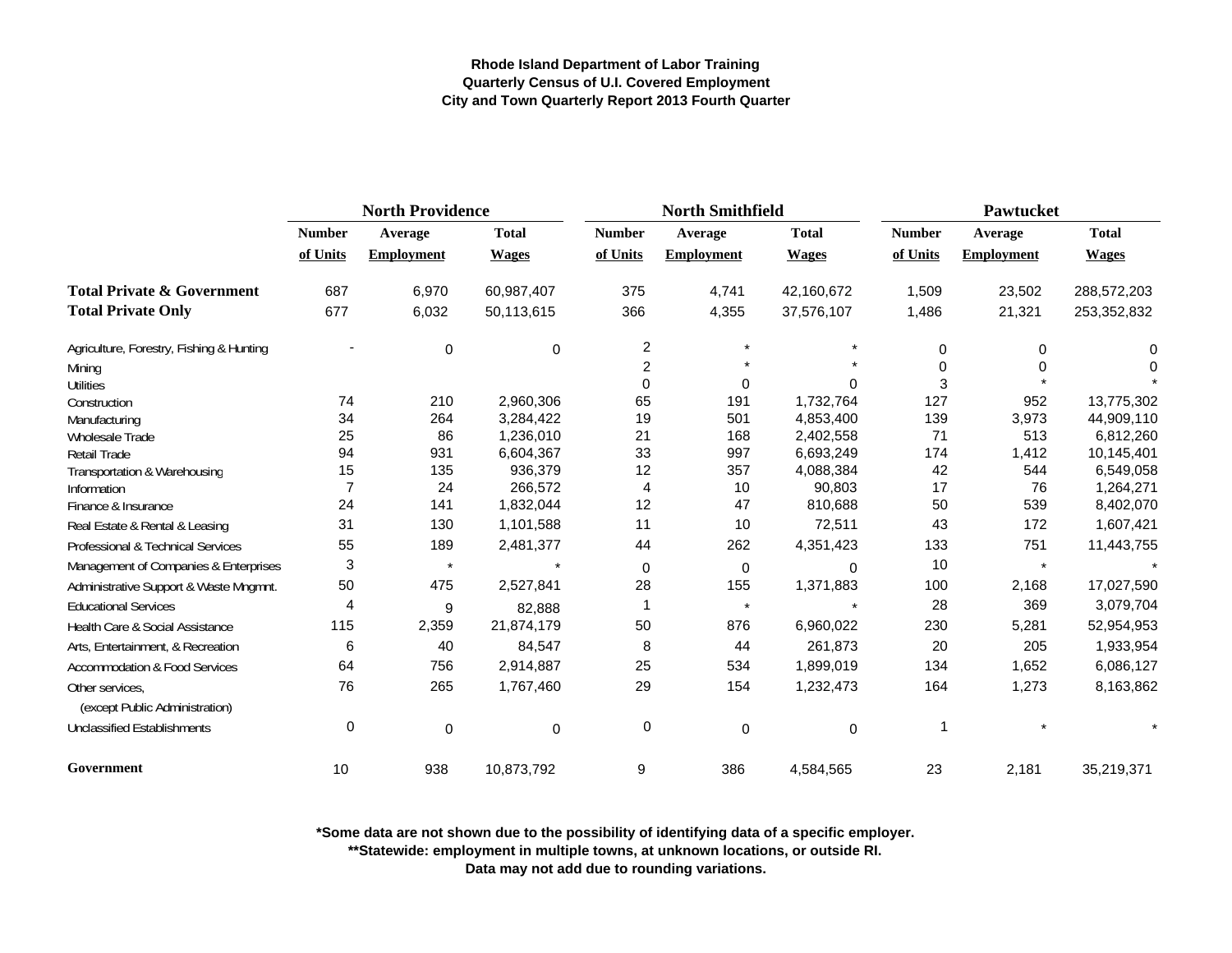|                                                   | Portsmouth    |                   |              |                | Providence        |               | <b>Richmond</b> |                   |              |
|---------------------------------------------------|---------------|-------------------|--------------|----------------|-------------------|---------------|-----------------|-------------------|--------------|
|                                                   | <b>Number</b> | Average           | <b>Total</b> | <b>Number</b>  | Average           | <b>Total</b>  | <b>Number</b>   | Average           | <b>Total</b> |
|                                                   | of Units      | <b>Employment</b> | <b>Wages</b> | of Units       | <b>Employment</b> | <b>Wages</b>  | of Units        | <b>Employment</b> | <b>Wages</b> |
| <b>Total Private &amp; Government</b>             | 515           | 5,854             | 79,551,585   | 5,614          | 109,892           | 1,516,506,654 | 154             | 2,089             | 21,486,665   |
| <b>Total Private Only</b>                         | 499           | 5,170             | 70,258,415   | 5,512          | 95,043            | 1,277,646,294 | 147             | 1,370             | 10,500,588   |
| Agriculture, Forestry, Fishing & Hunting          | 15            | 53                | 312,685      |                |                   |               | 8               | 47                | 502,623      |
| Mining                                            | 0             | 0                 | 0            |                | 0                 | $\Omega$      |                 |                   |              |
| <b>Utilities</b>                                  |               |                   |              | $\overline{7}$ | 551               | 12,820,309    | 0               | 0                 | $\Omega$     |
| Construction                                      | 58            | 282               | 3,448,082    | 246            | 2,126             | 40,469,739    | 22              | 85                | 994,652      |
| Manufacturing                                     | 22            | 1,580             | 35,886,068   | 244            | 4,333             | 50,616,340    | 4               |                   |              |
| Wholesale Trade                                   | 22            | 116               | 2,478,323    | 208            | 2,756             | 50,030,377    | 5               |                   |              |
| Retail Trade                                      | 56            | 502               | 4,103,541    | 638            | 7,336             | 43,311,174    | 22              | 320               | 2,174,302    |
| Transportation & Warehousing                      | 8             | 89                | 696,029      | 74             | 600               | 6,381,157     | 3               |                   |              |
| Information                                       | 12            | 74                | 1,140,424    | 154            | 2,648             | 46,042,445    |                 | $\star$           |              |
| Finance & Insurance                               | 17            | 57                | 778,769      | 309            | 5,159             | 143,533,881   | 5               | 50                | 506,684      |
| Real Estate & Rental & Leasing                    | 15            | 152               | 1,237,354    | 186            | 1,523             | 19,811,550    | 0               | 0                 | 0            |
| Professional & Technical Services                 | 71            | 169               | 2,819,204    | 936            | 6,270             | 135,762,071   | 12              | 70                | 913,270      |
| Management of Companies & Enterprises             | 4             |                   |              | 45             | 2,497             | 66,346,614    | 0               | 0                 | $\Omega$     |
| Administrative Support & Waste Mngmnt.            | 36            | 205               | 1,694,365    | 299            | 7,914             | 56,443,357    | 15              | 61                | 491,635      |
| <b>Educational Services</b>                       | 17            | 275               | 3,018,776    | 123            | 10,901            | 153,197,562   | 1               | $\star$           |              |
| Health Care & Social Assistance                   | 45            | 869               | 7,806,277    | 779            | 25,785            | 362,749,736   | 12              | 92                | 976,693      |
| Arts, Entertainment, & Recreation                 | 9             | 84                | 753,492      | 62             | 1,179             | 7,380,990     | 6               | 110               | 408,654      |
| <b>Accommodation &amp; Food Services</b>          | 39            | 463               | 2,130,497    | 561            | 9,363             | 46,714,240    | 19              | 269               | 942,969      |
| Other services,<br>(except Public Administration) | 52            | 173               | 1,611,871    | 637            | 4,094             | 35,957,386    | 11              | 26                | 148,425      |
| <b>Unclassified Establishments</b>                | $\mathbf 0$   | $\mathbf 0$       | $\mathbf 0$  | 3              | 0                 | 11,506        |                 |                   |              |
| Government                                        | 16            | 684               | 9,293,170    | 102            | 14,849            | 238,860,360   | 7               | 719               | 10,986,077   |

**\*Some data are not shown due to the possibility of identifying data of a specific employer.**

**\*\*Statewide: employment in multiple towns, at unknown locations, or outside RI.**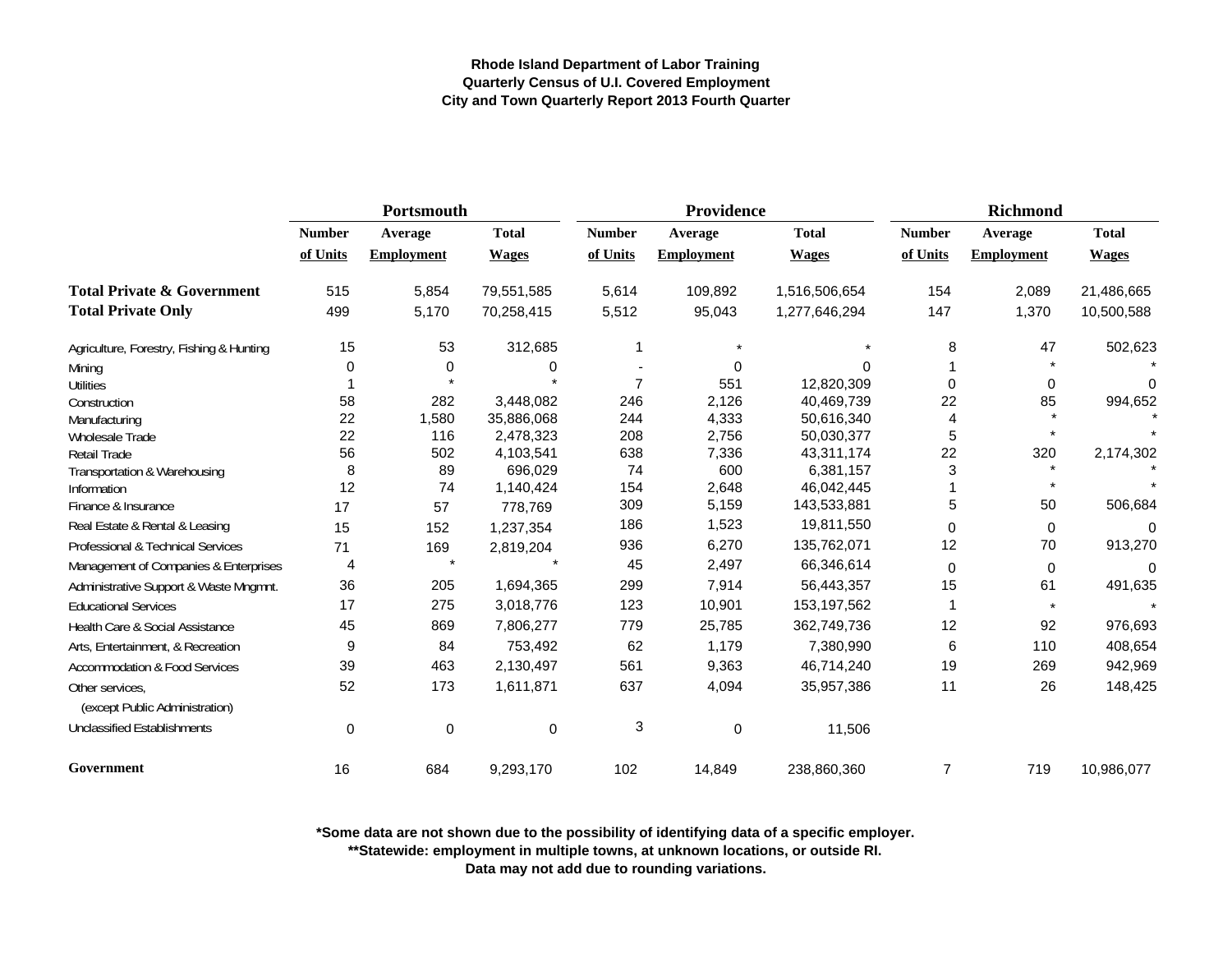|                                                   | <b>Scituate</b> |                   |              |                | <b>Smithfield</b> |              | <b>South Kingstown</b> |                   |              |
|---------------------------------------------------|-----------------|-------------------|--------------|----------------|-------------------|--------------|------------------------|-------------------|--------------|
|                                                   | <b>Number</b>   | Average           | <b>Total</b> | <b>Number</b>  | Average           | <b>Total</b> | <b>Number</b>          | Average           | <b>Total</b> |
|                                                   | of Units        | <b>Employment</b> | <b>Wages</b> | of Units       | <b>Employment</b> | <b>Wages</b> | of Units               | <b>Employment</b> | <b>Wages</b> |
| <b>Total Private &amp; Government</b>             | 273             | 1,662             | 16,323,681   | 854            | 15,642            | 345,581,374  | 1,004                  | 14,192            | 160,967,767  |
| <b>Total Private Only</b>                         | 260             | 1,044             | 7,592,132    | 839            | 15,002            | 337,298,881  | 981                    | 10,235            | 115,527,248  |
| Agriculture, Forestry, Fishing & Hunting          | 11              | 74                | 347,907      | 4              |                   |              | 17                     | 92                | 663,093      |
| Mining                                            | 0               | 0                 | 0            |                |                   |              |                        |                   |              |
| <b>Utilities</b>                                  | 0               | 0                 | $\Omega$     | $\Omega$       | 0                 | $\Omega$     | 3                      |                   |              |
| Construction                                      | 63              | 180               | 1,861,325    | 127            | 914               | 13,961,377   | 114                    | 343               | 4,024,775    |
| Manufacturing                                     | 9               | 21                | 225,500      | 65             | 1,597             | 24,722,612   | 29                     | 582               | 17,081,419   |
| Wholesale Trade                                   |                 | 27                | 287,886      | 60             | 878               | 16,145,456   | 48                     | 766               | 20,497,653   |
| Retail Trade                                      | 19              | 178               | 1,136,651    | 111            | 2,044             | 12, 137, 223 | 117                    | 1,281             | 10,675,121   |
| Transportation & Warehousing                      | 12              | 11                | 110,003      | 15             | 139               | 1,581,582    | 9                      | 211               | 1,433,583    |
| Information                                       | 5               | 25                | 118,417      | 16             | 188               | 3,659,071    | 18                     | 140               | 2,071,753    |
| Finance & Insurance                               | 5               | $\overline{7}$    | 101,212      | 50             | 3,707             | 198,864,349  | 29                     | 282               | 4,429,087    |
| Real Estate & Rental & Leasing                    | 10              | 23                | 207,240      | 21             | 61                | 979,400      | 23                     | 236               | 1,198,090    |
| Professional & Technical Services                 | 31              | 89                | 1,201,151    | 74             | 355               | 7,719,090    | 116                    | 351               | 6,020,943    |
| Management of Companies & Enterprises             | $\mathbf 0$     | $\mathbf 0$       | $\Omega$     | $\overline{7}$ | 170               | 13,621,620   | 3                      | $\star$           |              |
| Administrative Support & Waste Mngmnt.            | 21              | 40                | 252,051      | 53             | 584               | 7,365,275    | 77                     | 311               | 2,908,776    |
| <b>Educational Services</b>                       |                 | $\star$           |              | 10             | $\star$           | $\star$      | 25                     | 323               | 2,588,227    |
| Health Care & Social Assistance                   | 28              | 119               | 636,955      | 72             | 1,577             | 11,360,467   | 119                    | 2,881             | 28,465,548   |
| Arts, Entertainment, & Recreation                 | 3               | $\star$           |              | 15             | 75                | 405,670      | 32                     | 213               | 1,214,191    |
| <b>Accommodation &amp; Food Services</b>          | 19              | 154               | 589,769      | 74             | 1,216             | 5,914,116    | 105                    | 1,456             | 6,001,822    |
| Other services.<br>(except Public Administration) | 16              | 59                | 420,132      | 64             | 597               | 6,158,238    | 96                     | 718               | 5,454,992    |
| <b>Unclassified Establishments</b>                | 0               | 0                 | 0            | 0              | 0                 | 0            |                        |                   |              |
| Government                                        | 13              | 618               | 8,731,549    | 15             | 640               | 8,282,493    | 23                     | 3,957             | 45,440,519   |

**\*Some data are not shown due to the possibility of identifying data of a specific employer.**

**\*\*Statewide: employment in multiple towns, at unknown locations, or outside RI.**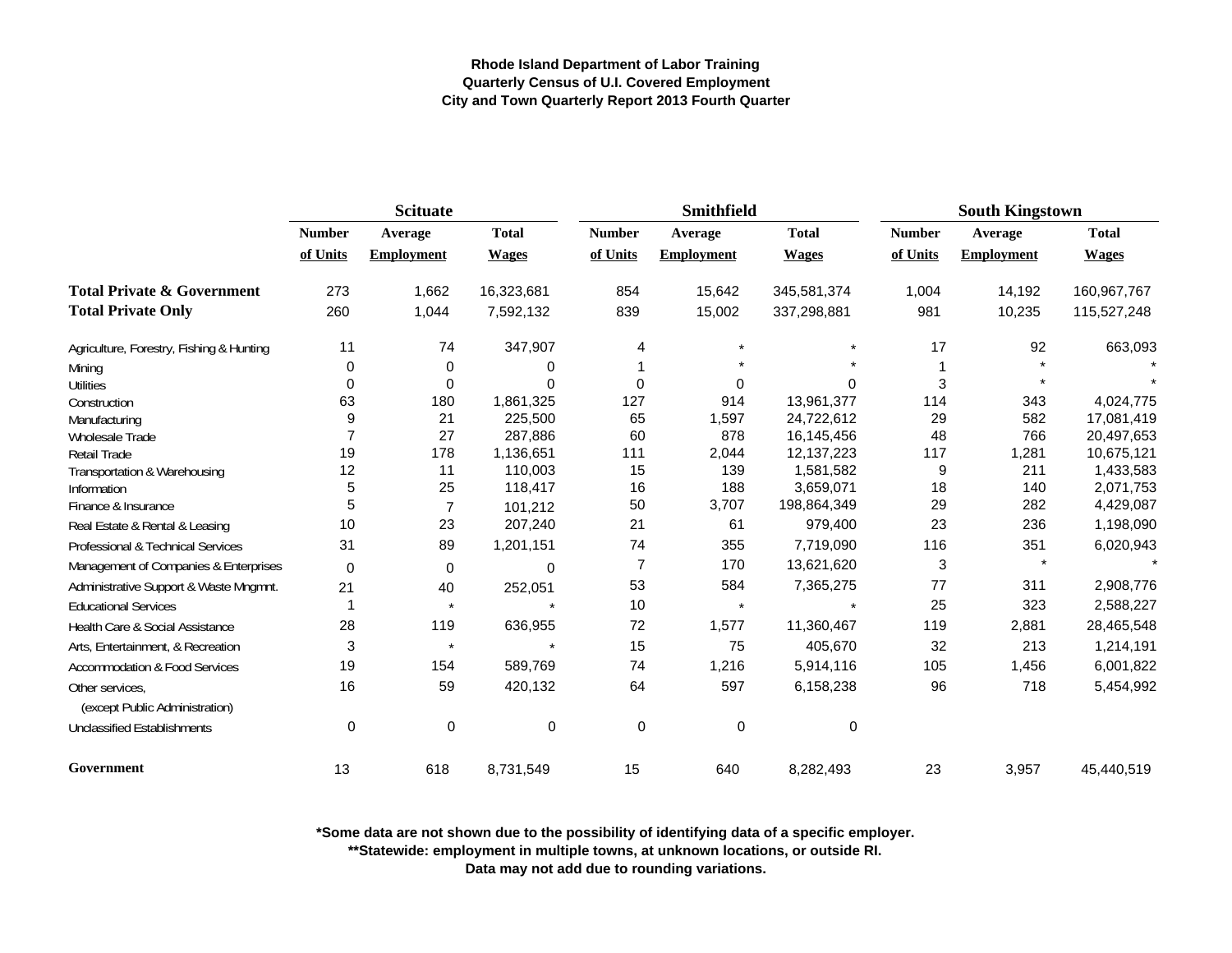|                                                   |               | <b>Tiverton</b>   |              |                | Warren            |              | <b>Warwick</b> |                   |              |  |
|---------------------------------------------------|---------------|-------------------|--------------|----------------|-------------------|--------------|----------------|-------------------|--------------|--|
|                                                   | <b>Number</b> | Average           | <b>Total</b> | <b>Number</b>  | Average           | <b>Total</b> | <b>Number</b>  | Average           | <b>Total</b> |  |
|                                                   | of Units      | <b>Employment</b> | <b>Wages</b> | of Units       | <b>Employment</b> | <b>Wages</b> | of Units       | <b>Employment</b> | <b>Wages</b> |  |
| <b>Total Private &amp; Government</b>             | 341           | 2,558             | 24,354,858   | 374            | 3,528             | 31,963,672   | 3,045          | 49,116            | 538,133,840  |  |
| <b>Total Private Only</b>                         | 326           | 2,029             | 18,491,143   | 367            | 3,372             | 29,901,161   | 3,012          | 44,979            | 475,310,447  |  |
| Agriculture, Forestry, Fishing & Hunting          | 5             | 27                | 102,972      | $\overline{c}$ | $\star$           |              | 4              | 8                 | 47,350       |  |
| Mining                                            | 0             | 0                 | 0            |                |                   |              |                |                   |              |  |
| <b>Utilities</b>                                  |               |                   |              |                |                   |              |                |                   |              |  |
| Construction                                      | 39            | 159               | 1,839,281    | 51             | 141               | 1,760,989    | 274            | 1,952             | 29,953,625   |  |
| Manufacturing                                     | 14            | 89                | 668.116      | 36             | 628               | 7,521,422    | 128            | 3,037             | 42,508,671   |  |
| <b>Wholesale Trade</b>                            | 19            | 87                | 1,194,584    | 20             | 110               | 2,125,403    | 183            | 1,771             | 27,059,453   |  |
| Retail Trade                                      | 49            | 521               | 5,740,126    | 40             | 288               | 1,721,996    | 404            | 7,990             | 56,113,975   |  |
| Transportation & Warehousing                      | 9             | 75                | 456,799      | 5              | 320               | 1,938,257    | 74             | 2,174             | 22,071,131   |  |
| Information                                       | 2             | $\star$           |              | 4              | 48                | 532,289      | 48             | 519               | 6,205,168    |  |
| Finance & Insurance                               | 12            | 66                | 781,800      | 13             | 154               | 1,536,645    | 188            | 3,359             | 50,405,589   |  |
| Real Estate & Rental & Leasing                    | 5             | $\overline{7}$    | 143,930      | 9              | 23                | 160,838      | 107            | 1,059             | 10,300,122   |  |
| Professional & Technical Services                 | 35            | 84                | 1,807,197    | 31             | 115               | 1,479,596    | 383            | 1,949             | 29,399,985   |  |
| Management of Companies & Enterprises             |               | $\star$           |              | $\mathbf 1$    | $\star$           |              | 24             | 1,239             | 23,258,236   |  |
| Administrative Support & Waste Mngmnt.            | 24            | 48                | 423,414      | 24             | 128               | 861,439      | 217            | 2,145             | 17,443,276   |  |
| <b>Educational Services</b>                       | 4             | 11                | 64,092       | 5              | $\star$           |              | 34             | 1,003             | 10,783,165   |  |
| Health Care & Social Assistance                   | 32            | 339               | 2,903,958    | 34             | 579               | 6,302,872    | 386            | 9,131             | 110,052,187  |  |
| Arts, Entertainment, & Recreation                 | 5             | 21                | 137,698      | 6              | 57                | 218,750      | 37             | 541               | 3,234,009    |  |
| <b>Accommodation &amp; Food Services</b>          | 30            | 386               | 1,325,108    | 42             | 582               | 2,007,617    | 252            | 5,369             | 23,427,867   |  |
| Other services,<br>(except Public Administration) | 37            | 101               | 537,124      | 44             | 147               | 1,180,585    | 267            | 1,727             | 13,019,700   |  |
| <b>Unclassified Establishments</b>                | $\mathbf 0$   | 0                 | 0            | 0              | 0                 | 0            | $\overline{c}$ |                   |              |  |
| Government                                        | 15            | 529               | 5,863,715    | $\overline{7}$ | 156               | 2,062,511    | 33             | 4137              | 62823393     |  |

**\*Some data are not shown due to the possibility of identifying data of a specific employer.**

**\*\*Statewide: employment in multiple towns, at unknown locations, or outside RI.**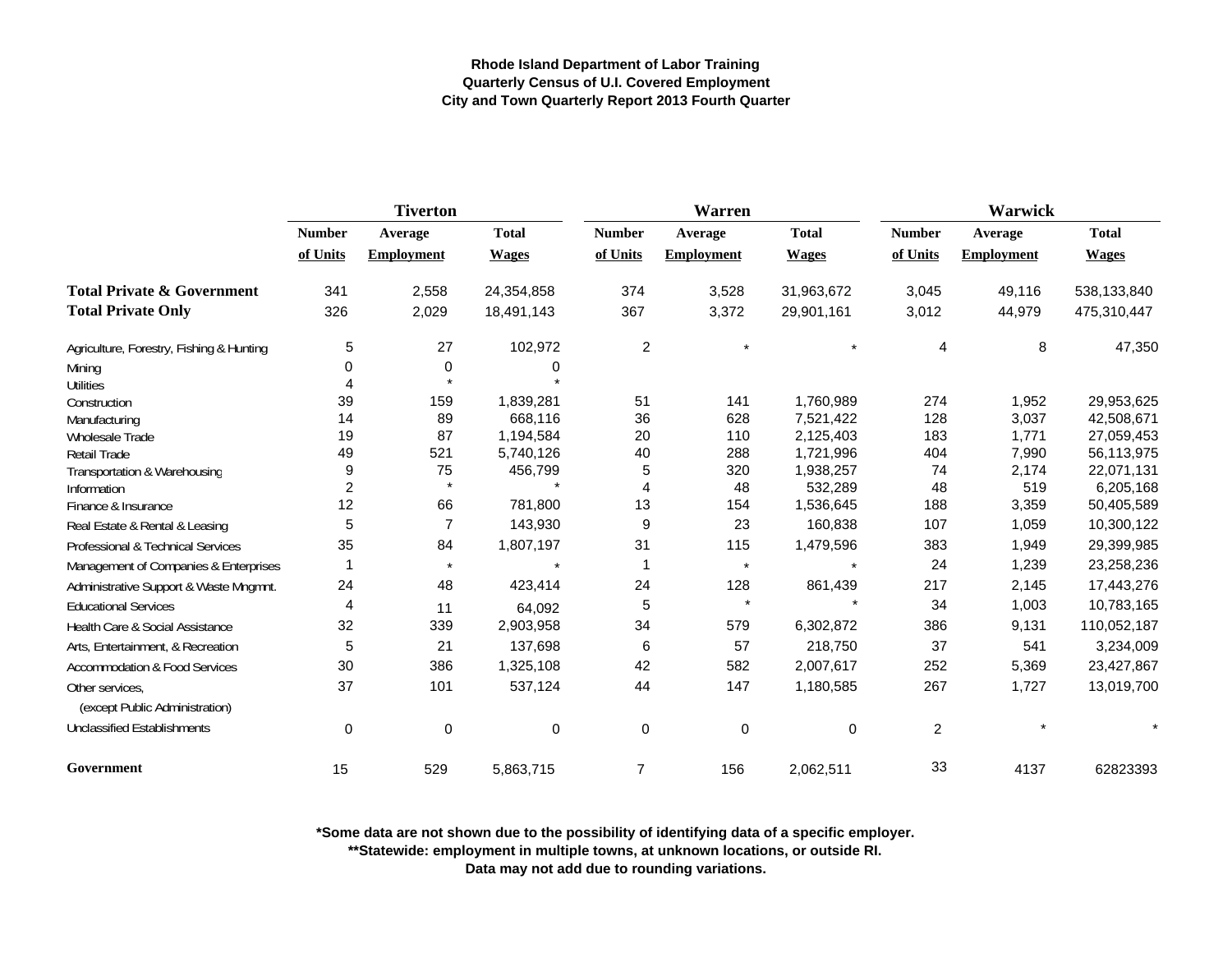|                                          | Westerly       |                   |              | <b>West Greenwich</b> |                   |              | <b>West Warwick</b>     |                   |              |
|------------------------------------------|----------------|-------------------|--------------|-----------------------|-------------------|--------------|-------------------------|-------------------|--------------|
|                                          | <b>Number</b>  | Average           | <b>Total</b> | <b>Number</b>         | Average           | <b>Total</b> | <b>Number</b>           | Average           | <b>Total</b> |
|                                          | of Units       | <b>Employment</b> | <b>Wages</b> | of Units              | <b>Employment</b> | <b>Wages</b> | of Units                | <b>Employment</b> | <b>Wages</b> |
| <b>Total Private &amp; Government</b>    | 858            | 9,480             | 86,735,076   | 190                   | 3,143             | 49,932,594   | 598                     | 7,800             | 85,688,436   |
| <b>Total Private Only</b>                | 840            | 8,350             | 74,359,984   | 180                   | 2,762             | 44,838,182   | 583                     | 6,688             | 71,404,309   |
| Agriculture, Forestry, Fishing & Hunting | 2              | $\star$           |              | $\overline{c}$        |                   |              | 0                       | 0                 | 0            |
| Mining                                   | 2              |                   |              |                       |                   |              | 0                       | 0                 |              |
| <b>Utilities</b>                         |                |                   |              | 0                     |                   |              | $\Omega$                | $\Omega$          | <sup>0</sup> |
| Construction                             | 90             | 257               | 3,100,130    | 36                    | 106               | 1,452,921    | 70                      | 234               | 2,409,977    |
| Manufacturing                            | 30             | 504               | 7,052,108    | 9                     | 1,058             | 23,030,746   | 28                      | 1,321             | 16,807,141   |
| Wholesale Trade                          | 27             | 77                | 1,002,753    | 13                    | 251               | 3,815,531    | 30                      | 238               | 3,113,080    |
| <b>Retail Trade</b>                      | 138            | 1,856             | 12,695,688   | 13                    | 92<br>$\star$     | 531,671      | 90                      | 887               | 6,968,881    |
| Transportation & Warehousing             | 10             | 78                | 646,621      | 6                     |                   |              | 12                      | 344<br>$\star$    | 3,544,729    |
| Information                              | 15             | 138               | 1,940,823    | 4                     | 15                | 674,266      | 11                      |                   |              |
| Finance & Insurance                      | 28             | 327               | 5,011,607    | $\overline{7}$        | 30                | 261,522      | 25                      | 552               | 7,832,067    |
| Real Estate & Rental & Leasing           | 23             | 68                | 591,656      | 4                     |                   |              | 23                      | 57                | 487,316      |
| Professional & Technical Services        | 69             | 259               | 3,648,156    | 23                    |                   |              | 53                      | 122               | 1,948,935    |
| Management of Companies & Enterprises    | $\overline{7}$ | $\star$           |              | 0                     | 0                 | U            | $\overline{\mathbf{c}}$ | $\star$           |              |
| Administrative Support & Waste Mngmnt.   | 52             | 180               | 1,518,064    | 17                    | 135               | 1,084,590    | 23                      | 160               | 1,049,175    |
| <b>Educational Services</b>              | 8              | 71                | 321,971      | $\overline{c}$        | $\star$           |              | 11                      | 62                | 266,439      |
| Health Care & Social Assistance          | 120            | 1,969             | 20,186,979   | 11                    | 130               | 829,915      | 55                      | 680               | 5,905,393    |
| Arts, Entertainment, & Recreation        | 35             | 470               | 2,486,079    | 2                     | $\star$           |              | 10                      | 35                | 191,815      |
| <b>Accommodation &amp; Food Services</b> | 103            | 1,467             | 7,246,438    | 20                    | 225               | 1,010,651    | 71                      | 739               | 2,812,614    |
| Other services.                          | 80             | 288               | 1,820,281    | 10                    | 19                | 134,793      | 68                      | 285               | 1,928,221    |
| (except Public Administration)           |                |                   |              |                       |                   |              |                         |                   |              |
| <b>Unclassified Establishments</b>       | 0              | $\mathbf 0$       | 0            | 0                     | 0                 | 0            |                         |                   |              |
| Government                               | 18             | 1,130             | 12,375,092   | 10                    | 381               | 5,094,412    | 15                      | 1,112             | 14,284,127   |

**\*Some data are not shown due to the possibility of identifying data of a specific employer.**

**\*\*Statewide: employment in multiple towns, at unknown locations, or outside RI.**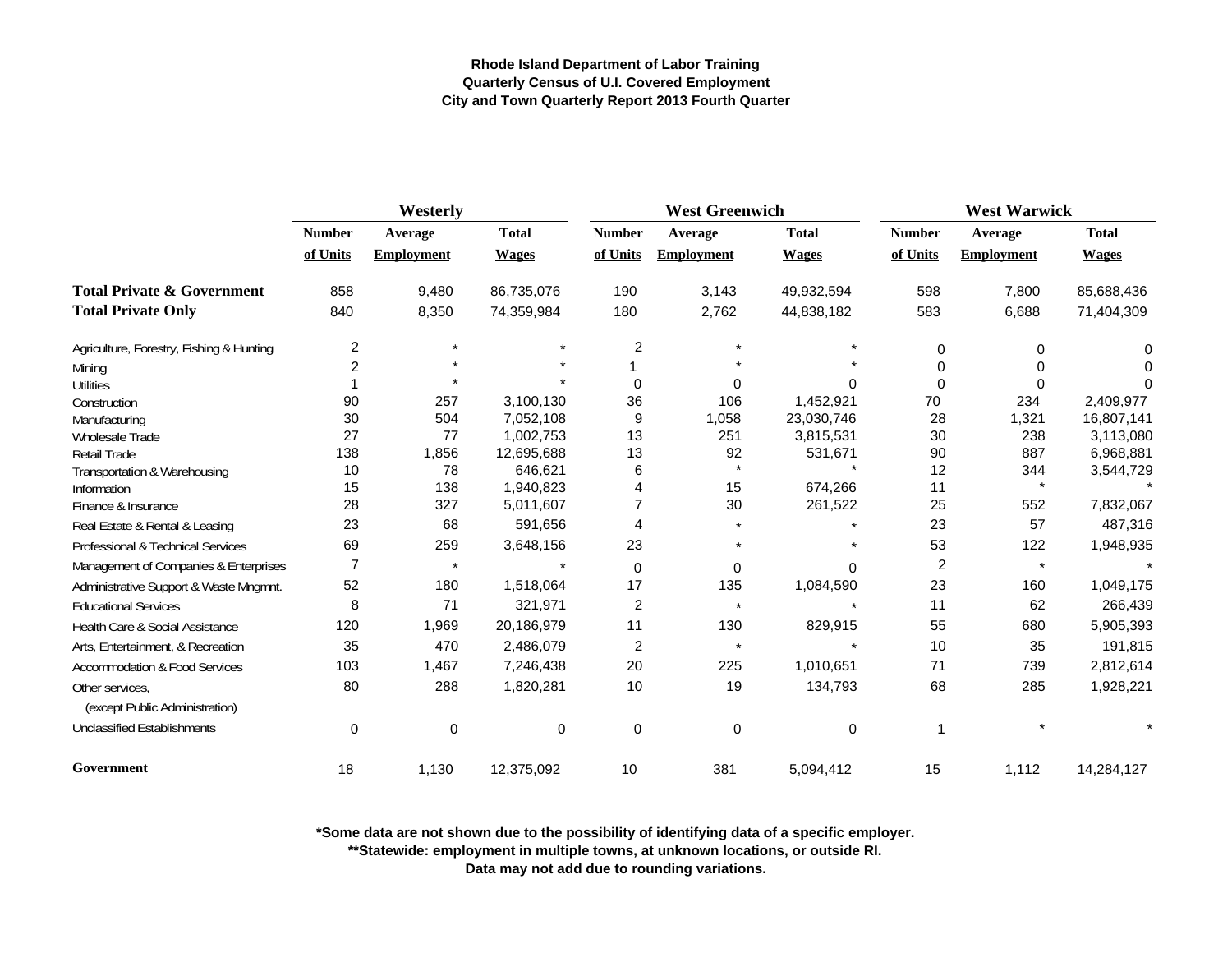|                                          | Woonsocket    |                   |              |               | Statewide **      |              |               | <b>Bristol County</b> |              |  |
|------------------------------------------|---------------|-------------------|--------------|---------------|-------------------|--------------|---------------|-----------------------|--------------|--|
|                                          | <b>Number</b> | Average           | <b>Total</b> | <b>Number</b> | Average           | <b>Total</b> | <b>Number</b> | Average               | <b>Total</b> |  |
|                                          | of Units      | <b>Employment</b> | <b>Wages</b> | of Units      | <b>Employment</b> | <b>Wages</b> | of Units      | <b>Employment</b>     | <b>Wages</b> |  |
| <b>Total Private &amp; Government</b>    | 842           | 14,240            | 209,758,382  | 3,853         | 9,290             | 166,362,378  | 1,409         | 14,180                | 139,518,438  |  |
| <b>Total Private Only</b>                | 822           | 12,773            | 187,876,428  | 3,849         | 9,224             | 164,957,483  | 1,375         | 12,067                | 113,990,335  |  |
| Agriculture, Forestry, Fishing & Hunting | 0             | 0                 | 0            |               |                   | 4,920        | 6             | $\overline{7}$        | 38,600       |  |
| Mining                                   | $\mathbf 0$   | $\Omega$          | 0            |               | 0                 | 510          |               |                       |              |  |
| <b>Utilities</b>                         | 2             |                   |              | 3             | 2                 | 65,346       |               |                       |              |  |
| Construction                             | 56            | 332               | 4,269,620    | 296           | 623               | 8,385,087    | 177           | 585                   | 7,927,081    |  |
| Manufacturing                            | 50            | 939               | 10,310,628   | 47            | 137               | 2,433,540    | 105           | 1,676                 | 19,684,016   |  |
| <b>Wholesale Trade</b>                   | 39            | 418               | 6,982,140    | 1,321         | 2,176             | 55,164,898   | 77            | 275                   | 6,291,890    |  |
| Retail Trade                             | 113           | 1,277             | 8,788,626    | 90            | 209               | 2,216,903    | 134           | 1,223                 | 8,233,491    |  |
| Transportation & Warehousing             | 15            |                   |              | 45            | 105               | 1,636,529    | 13            | 339                   | 2,077,451    |  |
| Information                              | 8             | 50                | 312,453      | 213           | 471               | 10,449,502   | 25            | 105                   | 1,481,185    |  |
| Finance & Insurance                      | 25            | 174               | 1,985,538    | 166           | 540               | 12,620,070   | 54            | 502                   | 5,740,612    |  |
| Real Estate & Rental & Leasing           | 33            | 143               | 1,181,547    | 46            | 133               | 1,888,624    | 36            | 110                   | 1,097,942    |  |
| Professional & Technical Services        | 87            | 454               | 7,991,500    | 753           | 1,173             | 24,748,431   | 139           | 324                   | 5,489,096    |  |
| Management of Companies & Enterprises    | 14            |                   |              | 58            | 221               | 3,469,391    | 8             | 46                    | 521,835      |  |
| Administrative Support & Waste Mngmnt.   | 38            | 295               | 2,407,334    | 462           | 2,618             | 28,886,423   | 90            | 392                   | 3,024,030    |  |
| <b>Educational Services</b>              | 12            | 336               | 2,701,818    | 91            | 177               | 1,858,174    | 33            | 1,645                 | 21,004,267   |  |
| Health Care & Social Assistance          | 133           | 4,064             | 36,378,384   | 75            | 312               | 7,211,307    | 144           | 2,262                 | 19,137,265   |  |
| Arts, Entertainment, & Recreation        | 8             | 89                | 421,647      | 21            | 29                | 432,688      | 30            | 365                   | 2,671,288    |  |
| Accommodation & Food Services            | 100           | 1,036             | 3,865,046    | 29            | 124               | 896,937      | 122           | 1,548                 | 5,772,704    |  |
| Other services.                          | 89            | 325               | 1,936,748    | 99            | 155               | 2,340,908    | 181           | 656                   | 3,784,802    |  |
| (except Public Administration)           |               |                   |              |               |                   |              |               |                       |              |  |
| <b>Unclassified Establishments</b>       | 0             | 0                 | 0            | 32            | 18                | 247,295      |               |                       |              |  |
| Government                               | 20            | 1,467             | 21,881,954   | 4             | 66                | 1,404,895    | 34            | 2,113                 | 25,528,103   |  |

**\*Some data are not shown due to the possibility of identifying data of a specific employer.**

**\*\*Statewide: employment in multiple towns, at unknown locations, or outside RI.**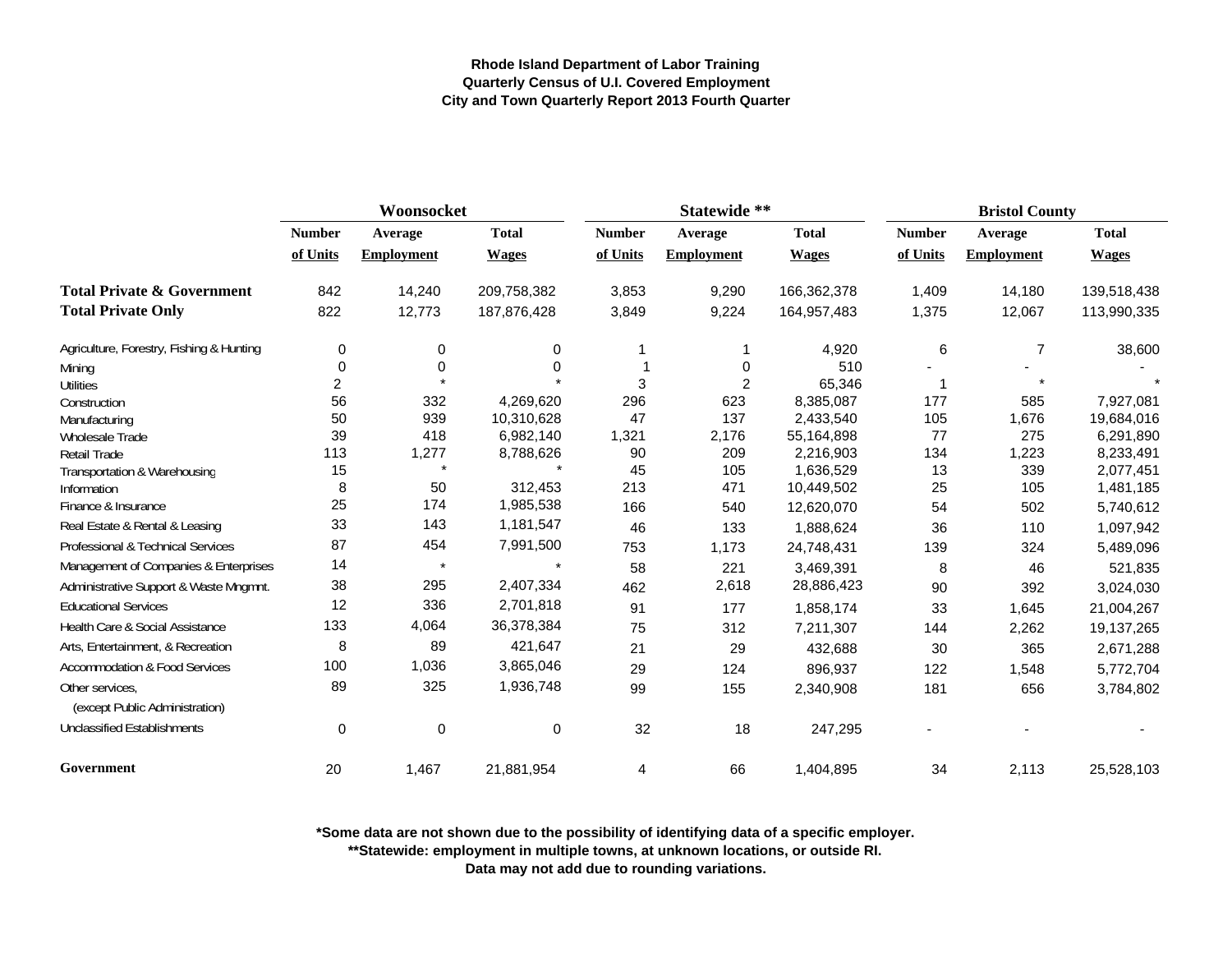|                                                   | <b>Kent County</b> |                   |              | <b>Newport County</b> |                   |              | <b>Providence County</b> |                   |               |
|---------------------------------------------------|--------------------|-------------------|--------------|-----------------------|-------------------|--------------|--------------------------|-------------------|---------------|
|                                                   | <b>Number</b>      | Average           | <b>Total</b> | <b>Number</b>         | Average           | <b>Total</b> | <b>Number</b>            | Average           | <b>Total</b>  |
|                                                   | of Units           | <b>Employment</b> | <b>Wages</b> | of Units              | <b>Employment</b> | <b>Wages</b> | of Units                 | <b>Employment</b> | <b>Wages</b>  |
| <b>Total Private &amp; Government</b>             | 5,301              | 75,577            | 835,801,242  | 3,209                 | 38,086            | 449,264,910  | 17,529                   | 276,577           | 3,650,415,953 |
| <b>Total Private Only</b>                         | 5,211              | 67,908            | 727,523,376  | 3,110                 | 30,632            | 321,170,966  | 17,185                   | 242,083           | 3,127,855,021 |
| Agriculture, Forestry, Fishing & Hunting          | 10                 | 35                | 215,065      | 41                    | 216               | 1,386,039    | 44                       | 197               | 1,035,626     |
| Mining                                            |                    |                   |              | $\overline{2}$        |                   |              | 8                        | 93                | 1,478,445     |
| <b>Utilities</b>                                  | ٠                  |                   |              | 6                     | 38                | 1,062,475    | 18                       | 935               | 20,387,197    |
| Construction                                      | 550                | 2,970             | 43,014,349   | 296                   | 1,369             | 18,071,342   | 1,669                    | 9,611             | 146,889,925   |
| Manufacturing                                     | 226                | 6,295             | 95,936,740   | 88                    | 2,250             | 45,329,080   | 1,015                    | 23,072            | 289,076,812   |
| <b>Wholesale Trade</b>                            | 316                | 2,939             | 47,136,640   | 125                   | 517               | 9,562,020    | 902                      | 9,503             | 160,358,017   |
| <b>Retail Trade</b>                               | 604                | 10,055            | 75,661,896   | 433                   | 4,163             | 30,956,832   | 1,978                    | 24,454            | 166,984,510   |
| Transportation & Warehousing                      | 197                | 4,561             | 40,962,819   | 77                    | 598               | 5,628,777    | 375                      | 4,711             | 50,263,610    |
| Information                                       | 88                 | 1,722             | 25,430,940   | 58                    | 615               | 8,904,943    | 320                      | 5,874             | 93,448,762    |
| Finance & Insurance                               | 282                | 4,248             | 63,663,040   | 111                   | 917               | 15,480,517   | 794                      | 16,619            | 471,871,349   |
| Real Estate & Rental & Leasing                    | 185                | 1,393             | 13,931,870   | 120                   | 658               | 7,060,277    | 556                      | 3,193             | 39,119,268    |
| Professional & Technical Services                 | 597                | 3,244             | 53,350,683   | 407                   | 2,861             | 52,082,670   | 2,133                    | 12,567            | 240,666,834   |
| Management of Companies & Enterprises             | 88                 | 1,809             | 32,773,864   | 19                    | 522               | 6,331,402    | 124                      | 8,364             | 272,790,660   |
| Administrative Support & Waste Mngmnt.            | 310                | 2,763             | 23,369,332   | 235                   | 885               | 8,074,115    | 1,131                    | 18,191            | 149,905,850   |
| <b>Educational Services</b>                       | 121                | 1,633             | 16,328,292   | 52                    | 1,285             | 13,528,536   | 278                      | 13,813            | 184, 174, 248 |
| Health Care & Social Assistance                   | 576                | 11,580            | 135,163,631  | 265                   | 4,480             | 43,540,552   | 2,286                    | 53,397            | 626,102,509   |
| Arts, Entertainment, & Recreation                 | 123                | 1,971             | 14,008,625   | 90                    | 1,293             | 9,555,688    | 247                      | 4,758             | 31,934,844    |
| Accommodation & Food Services                     | 416                | 7,582             | 32,454,217   | 354                   | 6,387             | 32,619,982   | 1,544                    | 22,352            | 98,127,334    |
| Other services,<br>(except Public Administration) | 476                | 3,314             | 20,428,417   | 328                   | 1,576             | 11,934,484   | 1,755                    | 10,370            | 83,215,900    |
| <b>Unclassified Establishments</b>                | 3                  |                   |              | 3                     |                   |              | 8                        | 5                 | 23,321        |
| Government                                        | 90                 | 7,629             | 108,277,866  | 99                    | 7,454             | 128,093,944  | 349                      | 34,341            | 522,560,932   |

**\*Some data are not shown due to the possibility of identifying data of a specific employer.**

**\*\*Statewide: employment in multiple towns, at unknown locations, or outside RI.**